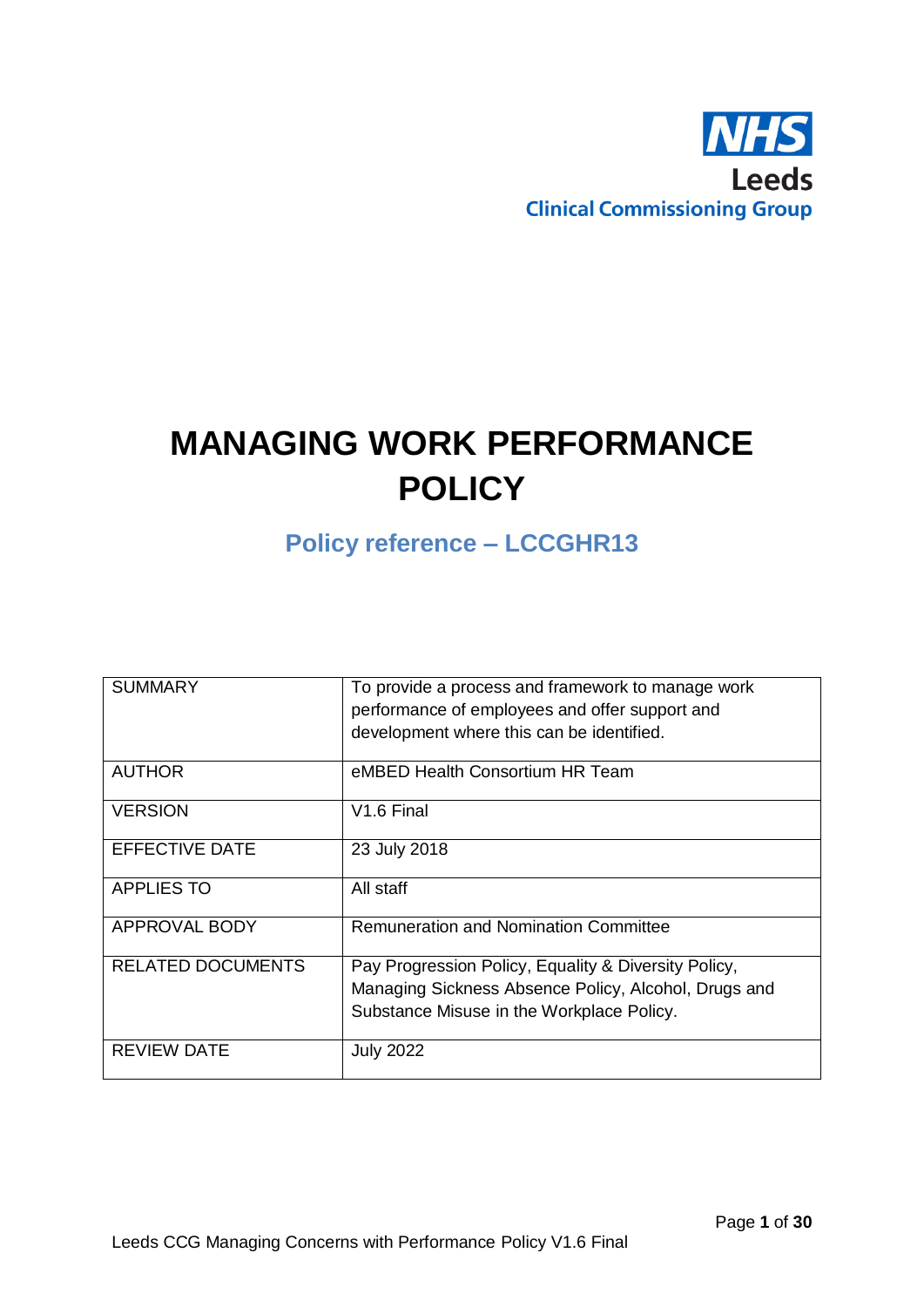# **VERSION CONTROL SHEET**

| <b>Version</b> | <b>Date</b> | <b>Author</b>            | <b>Status</b> | <b>Comment</b>                                                                                                                             |
|----------------|-------------|--------------------------|---------------|--------------------------------------------------------------------------------------------------------------------------------------------|
| 1.1            |             | Paul<br>Appleyard        | Draft         |                                                                                                                                            |
| 1.2            | 10/01/14    | Hannah<br><b>Morris</b>  | <b>Draft</b>  |                                                                                                                                            |
| 1.3            | 03/02/14    | Hannah<br><b>Morris</b>  | <b>Draft</b>  |                                                                                                                                            |
| 1.4            | 03/04/14    | Hannah<br><b>Morris</b>  | Final         | Procedure amended to clarify the<br>informal procedure must be followed<br>before the formal procedure.                                    |
| 1.5            | 10/01/2018  |                          |               | <b>GDPR Updates</b>                                                                                                                        |
| 1.6            | 31/01/2018  | <b>Stacey</b><br>Oglesby | Final         | Bribery act, wording, time frames,<br>outcomes at final hearing, added letters<br>Full review of Policy with transition to a<br>single CCG |
|                |             |                          |               |                                                                                                                                            |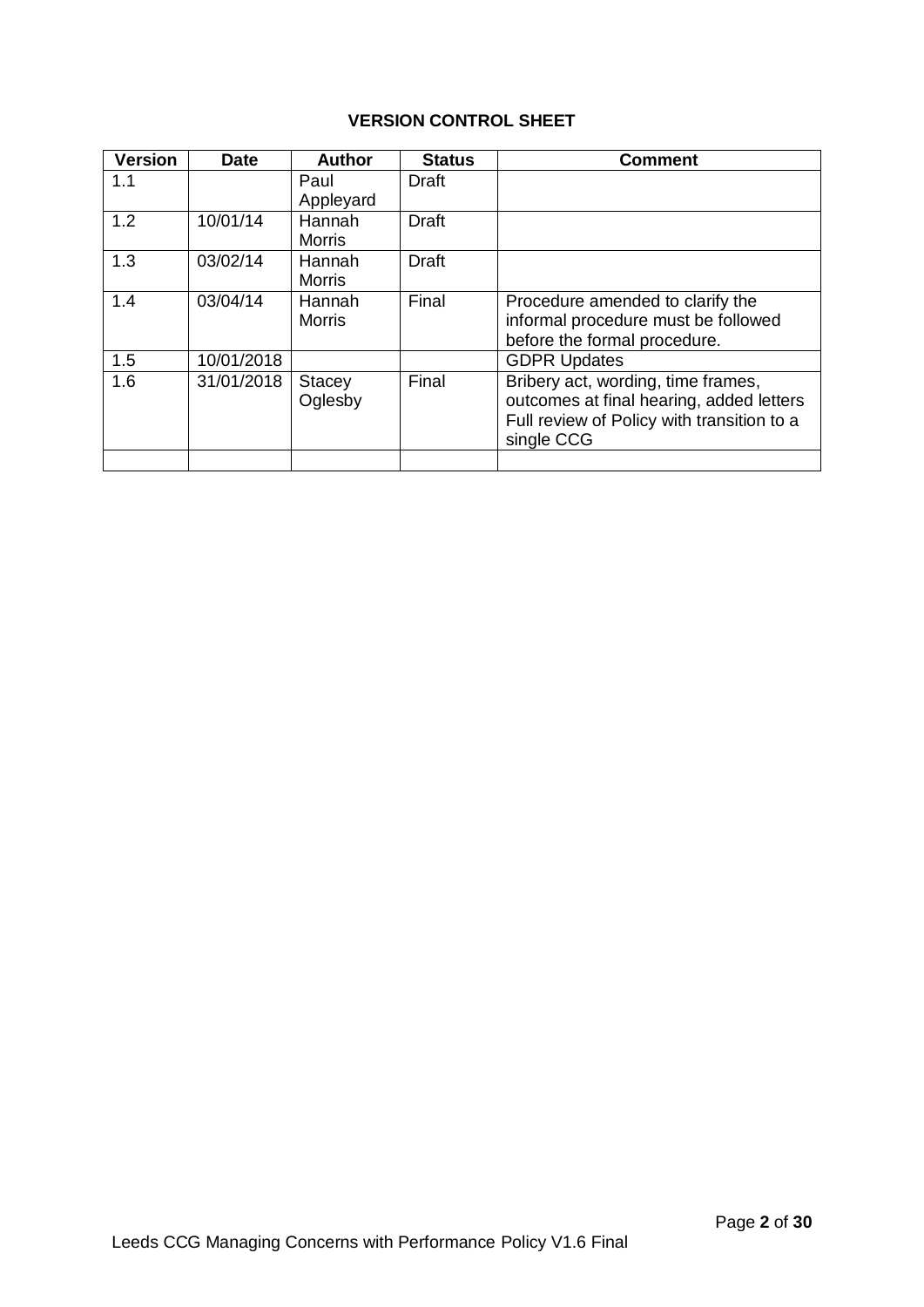## **CONTENTS**

| <b>Section</b> |                                   | Page  |
|----------------|-----------------------------------|-------|
| 1.             | Purpose                           | 4     |
| 2.             | Scope                             | 4     |
| 3.             | <b>Equality Impact Analysis</b>   | 4     |
| 4.             | Accountability                    | 4     |
| 5.             | Implementation and Monitoring     | 4     |
| 6.             | Responsibilities                  | 5     |
|                | 6.2 Employees                     | 5     |
|                | 6.3 Line Managers                 | 5     |
|                | 6.4 Human Resources Team          | 6     |
|                | 7. Procedure - Informal           | 6     |
|                | 8. Procedure - Formal             | 7     |
|                | Right to be accompanied<br>8.1    | 7     |
|                | 8.2 Formal Review                 |       |
|                | 8.3 Formal Review Continued       | 8     |
|                | 8.4 Final Review Hearing          | 9     |
|                | 8.5 Failure to Attend             | 10    |
|                | 9. Appeals                        | 10    |
|                | 10. Records                       | 11    |
|                | Appendices 1-12                   | 12-27 |
|                | <b>Equality Impact Assessment</b> | 28    |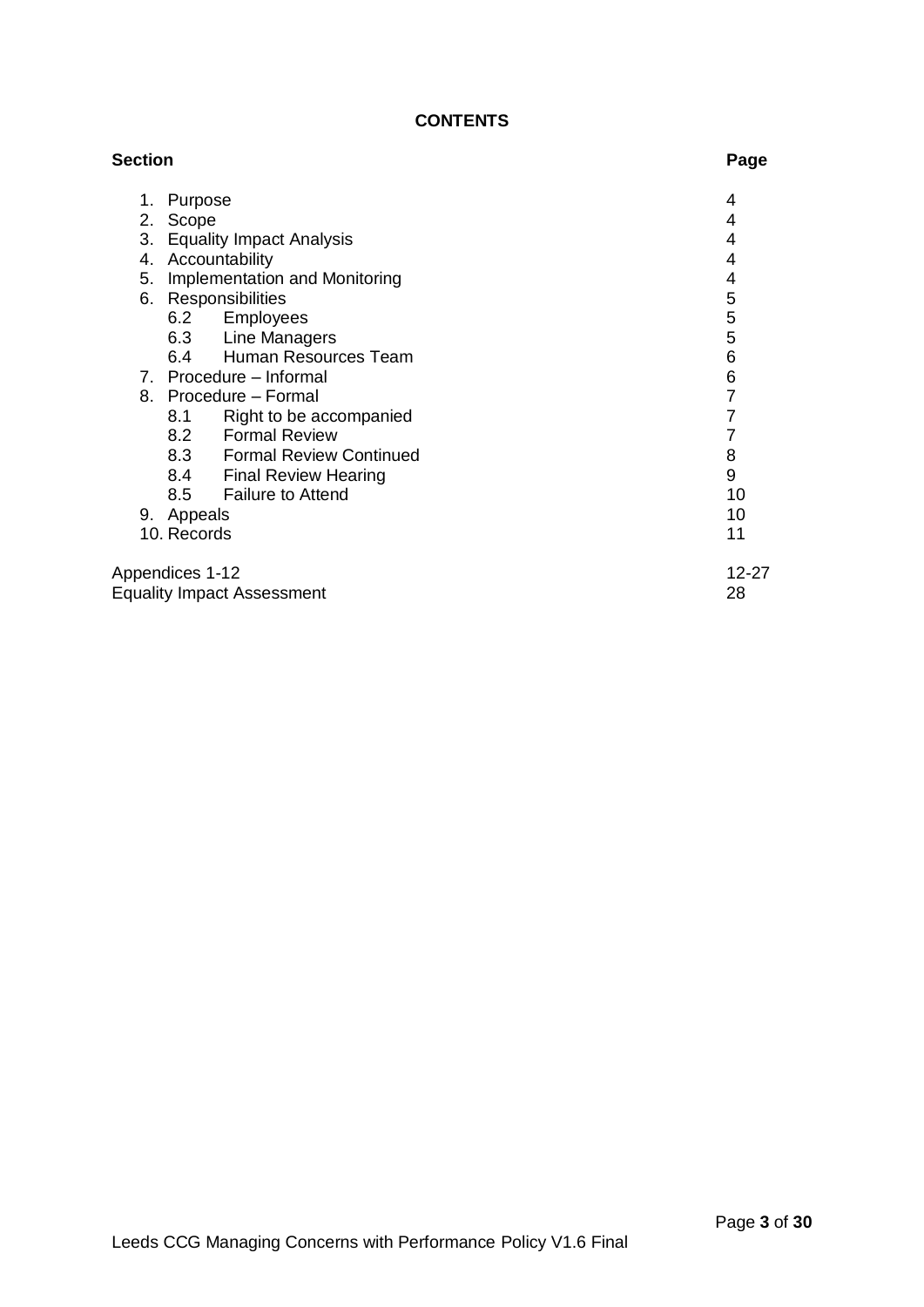## **1. PURPOSE**

- 1.1 This document sets out the CCG's Policy and Procedure for managing work performance. It has been drafted to comply with statutory and other legal requirements.
- 1.2 The CCG is committed to setting high standards for employee performance, providing the appropriate training and support for employees to achieve these standards and dealing fairly and consistently with any concerns with performance.

## **2. SCOPE**

2.1 This policy will apply to all employees.

## **3. IMPACT ANALYSIS**

## 3.1 Equality Statement

In applying this policy, the CCG will have due regard for the need to eliminate unlawful discrimination**,** promote equality of opportunity**,** and provide for good relations between people of diverse groups, in particular on the grounds of the following characteristics protected by the Equality Act (2010); age, disability, gender reassignment, marriage and civil partnership, pregnancy and maternity, race, religion or belief, sex and sexual orientation. In addition, the CCG will ensure that employees and job applicants are not unreasonably discriminated against on the basis of other characteristics including socio-economic status, offending background, political affiliation and trade union membership.

A single Equality Impact Assessment is used for all policies and procedures.

3.2 Bribery Act 2010

The Bribery Act 2010 makes it a criminal offence to bribe or be bribed by another person by offering or requesting a financial or other advantage as a reward or incentive to perform a relevant function or activity improperly performed.

The penalties for any breaches of the Act are potentially severe. There is no upper limit on the level of fines that can be imposed and an individual convicted of an offence can face a prison sentence of up to 10 years.

The Bribery Act applies to this policy.

## **4. ACCOUNTABILITY**

4.1 The Chief Executive is accountable for this policy.

## **5. IMPLEMENTATION AND MONITORING**

- 5.1 The Remuneration and Nomination Committee is responsible for formal approval and monitoring compliance with this policy. Following ratification the policy will be shared with staff in the e-bulletin and will be available on the website.
- 5.2 The policy and procedure will be reviewed periodically by the Senior Management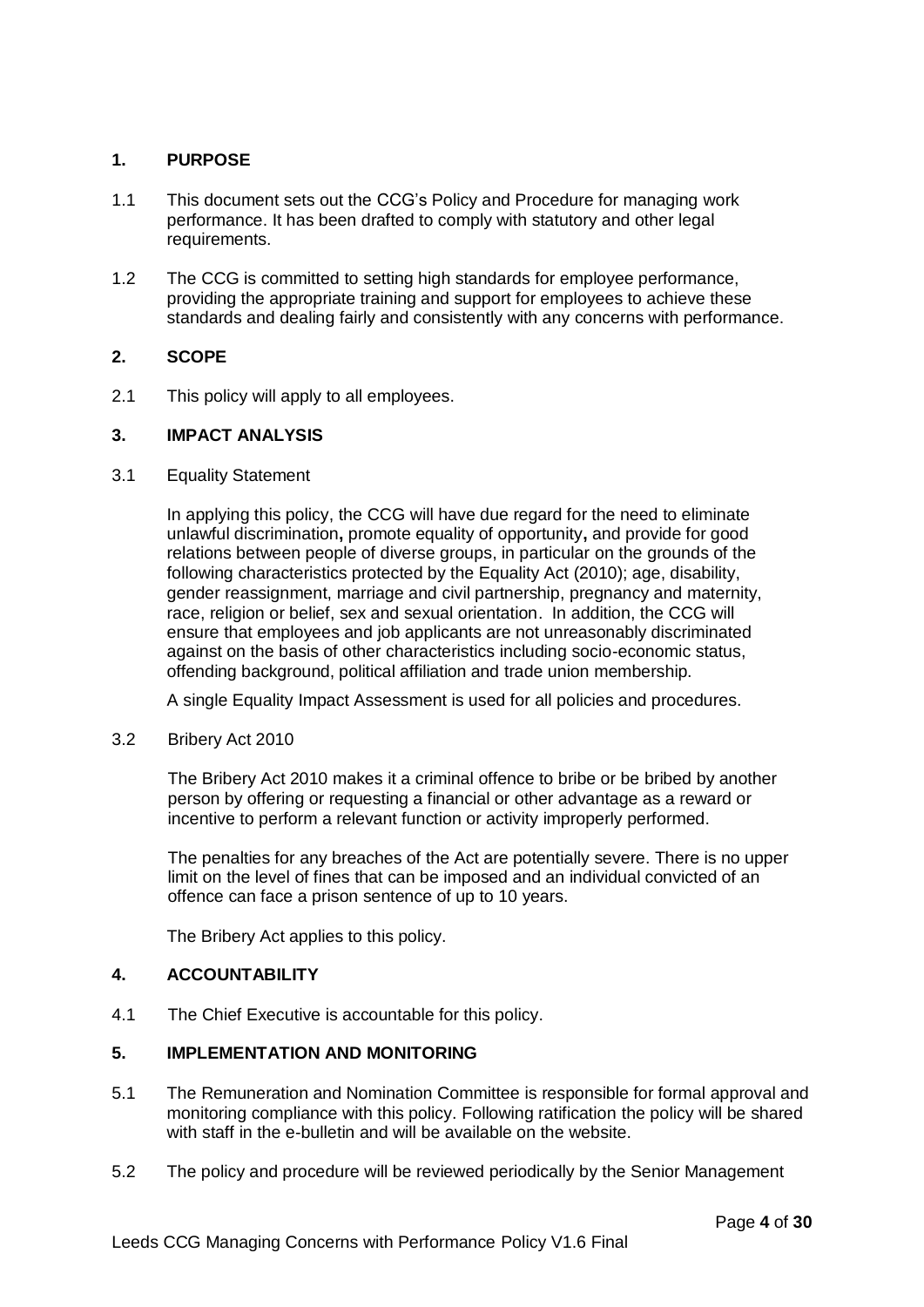Team in conjunction with managers, Human Resource Representatives and Trade Union representatives where applicable. Where review is necessary due to legislative change, this will happen immediately.

## **6. RESPONSIBILITIES**

- 6.1 Good working relations are vital for the organisation to operate successfully and provide services. There is a joint responsibility for management, trade unions and employees to accept the responsibility of working together on issues in good faith and with the shared intention of facilitating good working relations.
- 6.2 The CCG is committed to ensuring that all personal information is managed in accordance with current data protection legislation, professional codes of practice and records management and confidentiality guidance. More detailed information can be found in the CCG's Data Protection and Confidentiality and related policies and procedures.

#### **6.3 Employees**

- 6.3.1 It is the responsibility of employees for:
	- Ensuring that they are aware of the standards expected of them, and, to ask for assistance, training, guidance and support to enable them to achieve and maintain these standards.
	- Aiming to achieve a high standard of performance as individuals and contribute effectively to the team, where appropriate.
	- Informing their manager (or appropriate third party, i.e. Human Resources / Employee Representative) of any job related or personal issues that may be preventing them reaching the agreed standards, in order that support and assistance may be provided.
	- Contributing to any discussions about their performance and participating fully in any reasonable action plans aimed at performance improvement.
	- Complying with their professional code of conduct, where applicable.

## **6.4 Line Managers**

- 6.4.1 It is the responsibility of line managers to ensure that they:
	- Agree standards of performance, which are specific, realistic, achievable and measurable, and ensure that these are communicated effectively.
	- Provide an induction programme to ensure that employees are clear about the aims of the organisation and department and the standards expected of them.
	- Discuss and agree with the employee any changes to job role, as appropriate.
	- Retain appropriate documents to record training and development to ensure that adequate training has been given prior to an employee undertaking a specific task.
	- Conduct regular appraisals against the agreed framework and in line with the Pay Progression Policy.
	- Provide full support, encouragement, training, development and assistance to enable employees to reach and maintain the required standard.
	- Ensure that employees are aware when they are meeting and exceeding expectations.
	- Discuss performance problems informally when they arise, in order that the matter may be resolved, and the necessity for taking formal action may be avoided. This discussion will be documented and follow up key points made in writing to clarify performance issues and actions to be taken.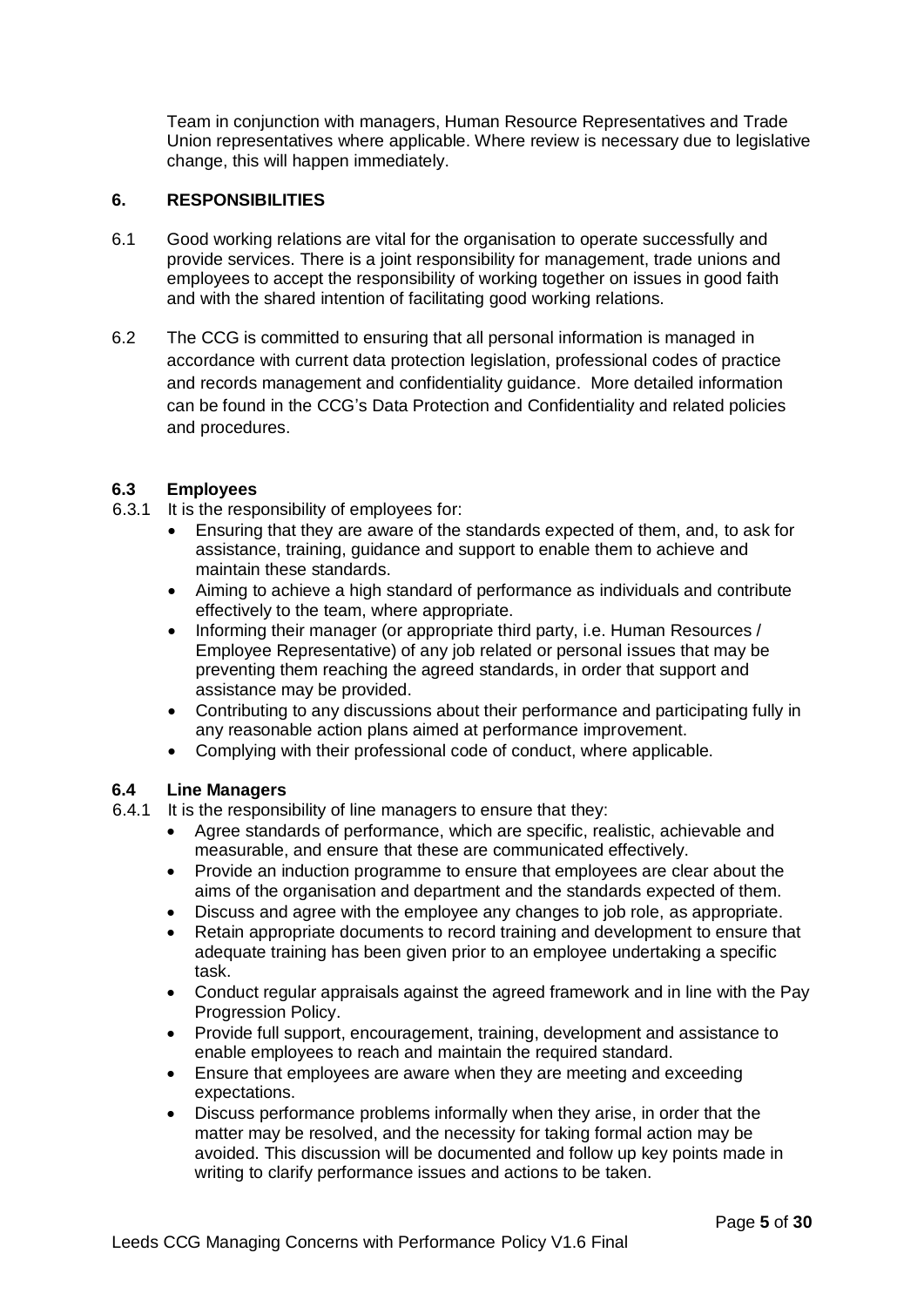- Work in partnership with Employee Representatives to ensure that all performance issues are dealt with fairly and consistently.
- Take specific action as required to facilitate disabled employees in meeting performance standards, by making reasonable adjustments to working conditions and work patterns as appropriate and in accordance with the Equality and Diversity Policy.

## **6.5 Human Resources Team**

- 6.5.1 The Human Resources representative will provide advice and support on all aspects of this policy to ensure application and support.
- 6.5.2 A series of template letters are provided at appendices 1-12 to support the process.

#### **7. PROCEDURE - INFORMAL**

If an employee's performance causes concern this should be discussed with the employee at the earliest opportunity to identify possible causes for the underperformance. If these issues are persistent, line managers should refer to the informal stage of this procedure. This procedure will be implemented where the manager considers that an employee is failing to achieve and maintain defined standards of work. Issues regarding misconduct and ill-health will be addressed under the appropriate policy (please refer to the Disciplinary Policy and Attendance Management Policy and seek HR advice where necessary).

7.1 At the informal stage meeting the Manager will invite the employee to a meeting to draw their attention to the concerns, providing objective evidence (see Appendix 1 template letter). For example, this could be when performance targets set at appraisal or one to one meetings have not been achieved. The concerns should have already been discussed with the employee and it is the line manager's responsibility to ensure that issues have been documented previously in supervisions/one to ones etc. It must be made clear to the employee the detail of the shortfall of the performance. The employee should be given an opportunity to discuss any training or support that is required to improve performance to reach the required standards. The employee must also be given an opportunity to express their opinion and for the line manager to consider external factors, which may be contributing to the poor performance.

Wherever possible, the manager and employee should jointly identify:

- the underlying cause:
- a course of action:
- a timescale to overcome the problems:
- what support is available, such as training, coaching/mentoring, work observation, work shadowing and internal visits (this list is not exhaustive); and
- regular review periods.

These should be documented, signed off by both parties and a copy provided to the employee.

- 7.2 Dependent upon discussions with the employee, it may be appropriate to deal with the matter under another procedure, for example:
	- attendance management;
	- acceptable standards of behaviour; or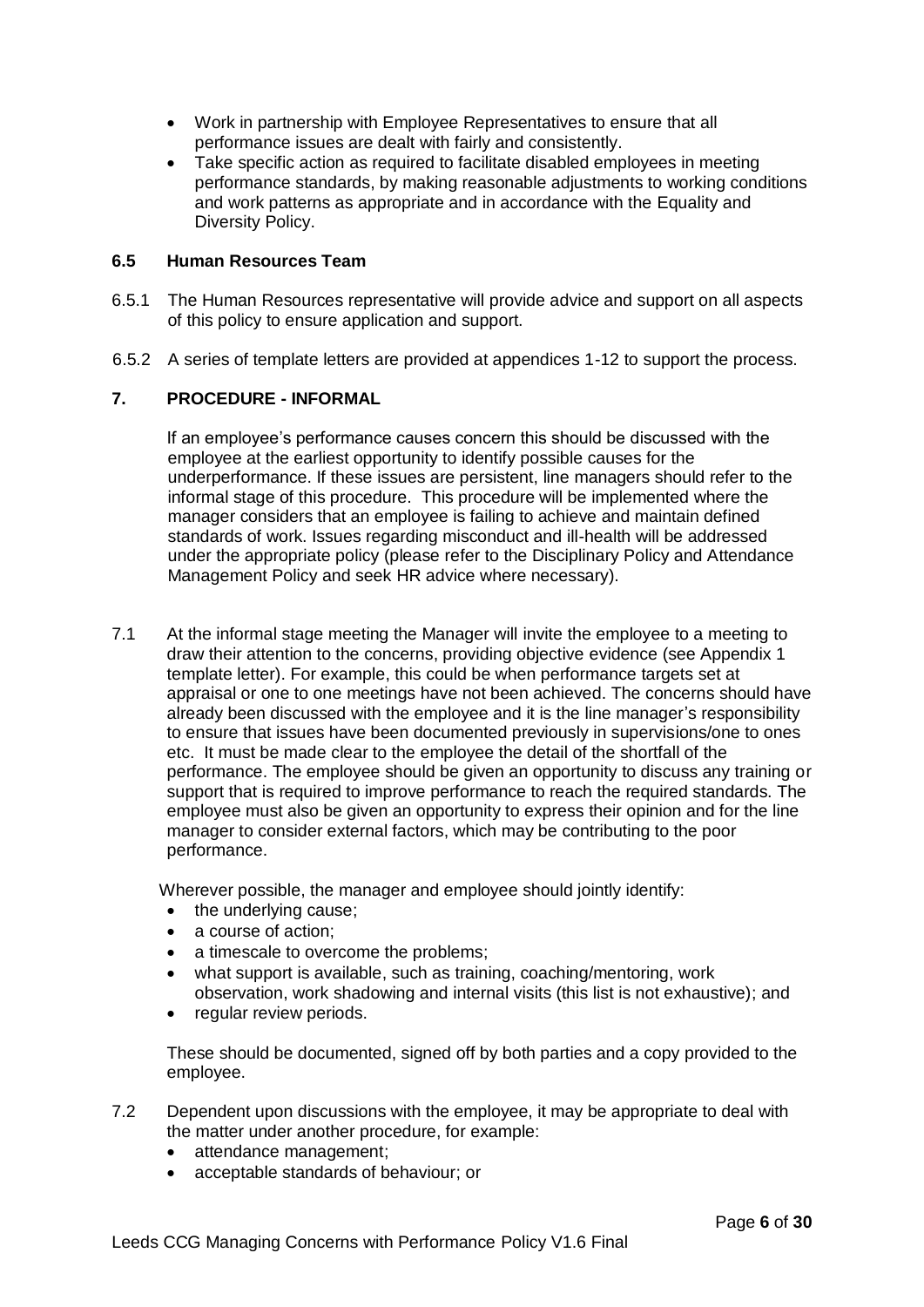- alcohol and drug misuse.
- 7.3 The outcome of any informal discussions is to be confirmed in writing (see Appendix 2) to the employee together with a record of any action and/or agreed training requirements including timescales for the expected improvement to be achieved. This timescale will be reasonable and fair and agreed e.g. between one to three months. In considering what is a reasonable timescale for improvement to occur managers are to consider the nature of the post, the extent to which the employee is functioning below standard and the type and extent of training and support required.
- 7.4 The subsequent performance of the employee should be monitored and assessed objectively and frequently, giving the employee any feedback, both positive and negative e.g. review meetings weekly or fortnightly. It is the responsibility of the line manager to ensure these are scheduled. See Appendices 3 and 4 for template letters.
- 7.5 During the informal stage of the Managing Work Performance Policy employees do not have the statutory right to be accompanied by a Trade Union representative or workplace colleague. However the employee may wish to contact a workplace colleague or trade union representative for advice and support.
- 7.5 At the end of the review period a review meeting should be held between the individual and the line manager. A written invite should be sent to the individual at least three working days prior to the meeting to confirm the details. The purpose of the review meeting is to review the individual's progress and determine what further action is required.
- 7.6 If the individual's work performance has not improved at all or has not improved enough for it to be reasonably expected that they will reach the required level of performance quickly, the concerns can be escalated to the formal stages of the policy.
- 7.7 If the employee meets the required objectives/standards of work performance within the timescale no further action will be taken.
- 7.8 If the performance is not maintained by the employee over the 12 months following the most recent review meeting, the line manager may also progress to the formal stage of the procedure.
- 7.9 The outcome of the review meeting should be confirmed in writing.

## **8. PROCEDURE - FORMAL**

#### **8.1 Right to be Accompanied**

- 8.1.1 An employee has the right to be accompanied by a Trade Union representative or work colleague, not acting in a legal capacity at any formal stage. The role of the representative is to assist and support the employee and to speak on the employee's behalf within the procedure.
- 8.1.2 The employee is responsible for arranging their own representation for meetings, hearings and appeals whether this is with a local or regional representative. Making such arrangements should not cause undue delay to the process as it is in the interests of everybody to deal with performance concerns promptly. The unavailability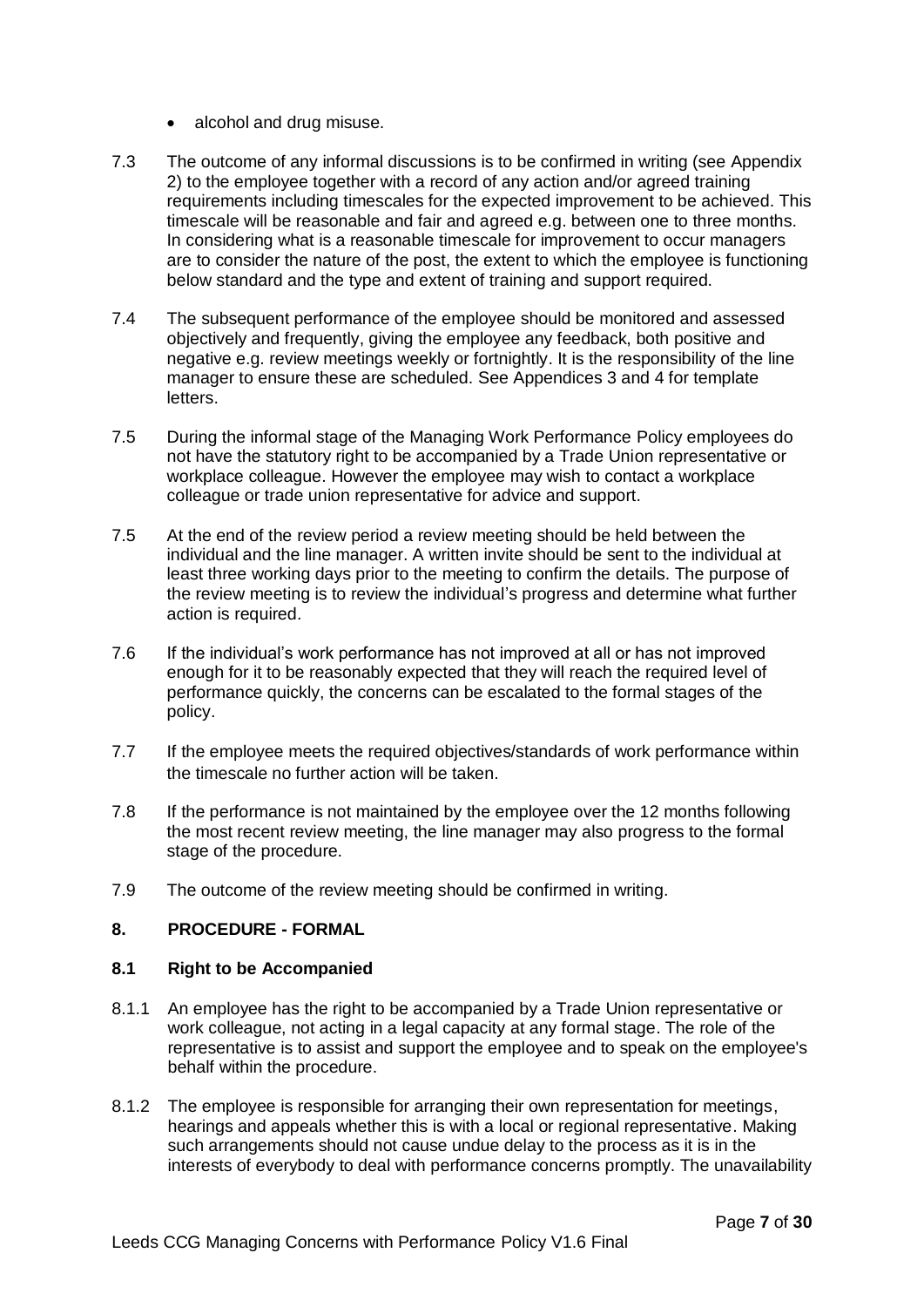of a particular representative should not be a reason for delaying matters for more than a few days and in line with statutory requirements.

## **8.2 Formal Review**

- 8.2.1 Where the informal stage has been applied and the employee's performance remains below standard, or fails to maintain the agreed performance level, the line manager will progress to the formal stage. Managers must complete the informal stage before commencing the formal stage. The Manager will write to the employee to arrange a meeting, giving at least five working days' notice of the date and time (see Appendix 5). The employee will be informed of the nature of the concerns, any informal agreed actions and timescales, and their right to representation. The Manager, a Human Resources representative, the employee and the employee's representative, if appropriate, will attend the meeting.
- 8.2.2 At the meeting the Manager will specify those aspects of the employee's performance which are of concern, providing evidence, and give the employee the opportunity to respond. Previous informal action will be fully discussed at this stage.
- 8.2.3 Following discussion, the following options are available:
	- a realistic and achievable plan of action will be designed and jointly agreed, to allow the employee to achieve the required standard of performance.
	- the plan will have specific targets to be achieved and a date for review.
	- the plan will set out how the employee's performance will be monitored, and what type of supervision or support will be provided during the period under review.
	- it may be possible to consider a reduction of working hours, with appropriate pay reduction, that makes it possible for the employee to cope on a permanent basis and in line with service needs. This would only be in agreement with the employee and cannot be forced by the CCG.
	- if it is agreed by both parties that the employee is not capable of continuing in their current post then the possibility of alternative employment, that matches their level of competence/knowledge/capability, should be considered.
- 8.2.1 The outcome of the meeting will be confirmed to the employee in writing including the specific action required (see Appendix 6). The next stage should be explained if the employee fails to achieve the standard required.

## **8.3 Formal Review Continued**

- 8.3.1 At the conclusion of the monitoring period the employee will be invited to a performance review meeting (see appendices 7 and 8 for template letters).
- 8.3.2 If the required improvement has been made there will be no further action under the formal stage of the procedure. However, should the employee not maintain the required standard of work performance over the 12 months following the performance review meeting, the line manager may return to the formal stage of the procedure.
- 8.3.3 If the employee has made partial but significant improvement and there is a prospect of the required improvement being made within one to three months, the monitoring period will be extended whilst still continuing the supportive measures outlined in this policy.
- 8.3.4 However, if unsatisfactory progress or no improvement has been made towards the agreed performance level and there is no prospect of improvement within a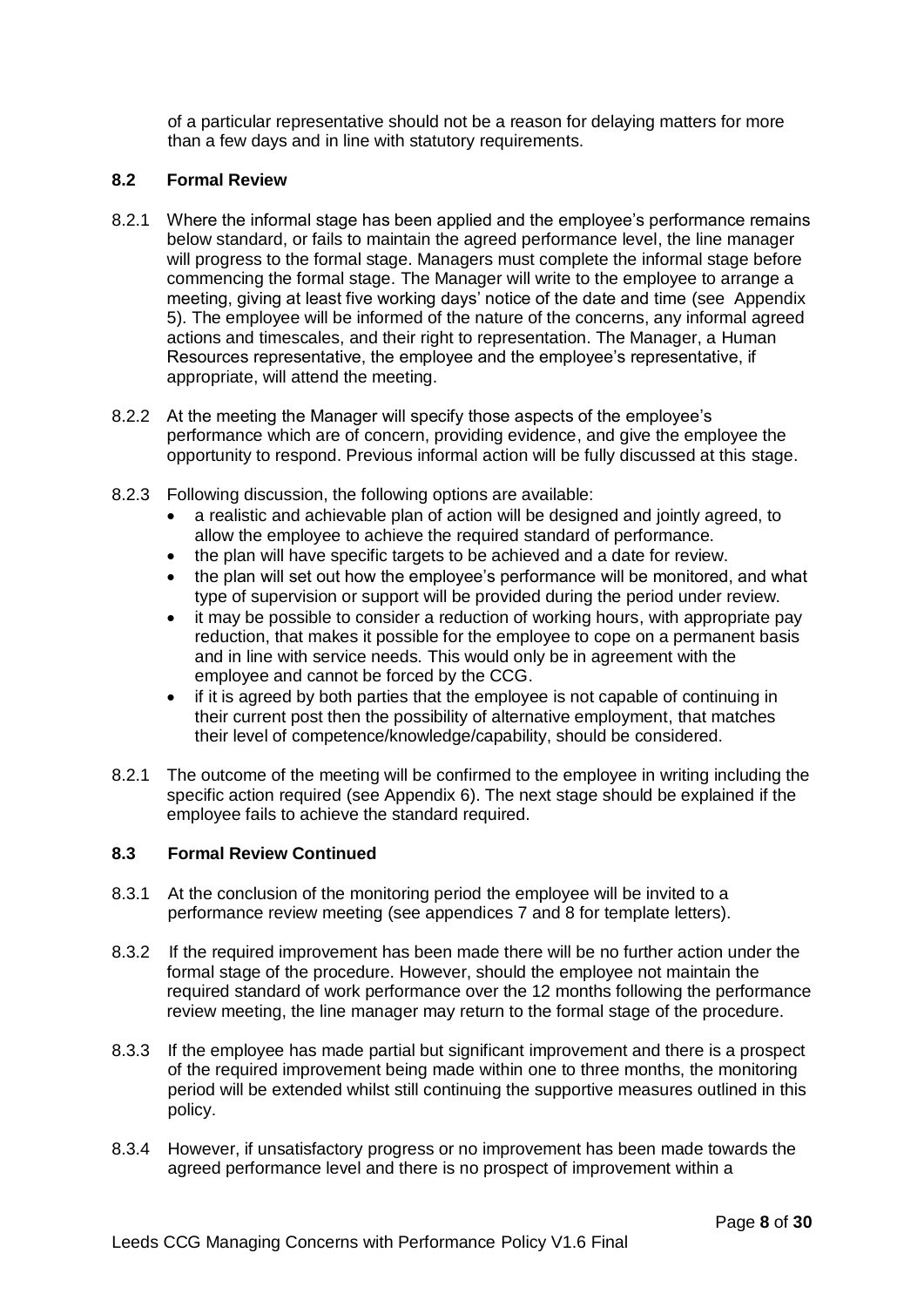reasonable time frame, and having exhausted all other avenues as detailed in section 1 of the procedure, the line manager may refer the employee to a hearing where their performance issues and progress will be assessed by an independent panel. Advice can be sought from the appropriate HR representative.

## **8.4 Final Review Hearing**

- 8.4.1 When a decision is taken to hold a final performance review hearing, a panel will be formed consisting of an independent manager(s) at a senior level (of a higher grade to the employee concerned) and a Human Resources representative to hear the case, neither of whom have had any prior involvement in the previous stage.
- 8.4.2 The employee will be given at least 10 days' written notice of the meeting and will be advised of the purpose of the meeting and details of action taken to date (see Appendix 9).
- 8.4.3 The manager who supported the employee through the informal and formal stages will prepare a management case for the hearing. The management case will include the performance report, and copies of any relevant documents gathered throughout the reviews.
- 8.4.4 The employee may also produce a statement of case including any relevant material to support their case.
- 8.4.5 This information should be provided to the panel five working days prior to the hearing so that an exchange of information between the parties is made.
- 8.4.6 Adjournments may be called by the panel at any time during the hearing should new facts emerge which require investigation or clarification. If the employee requires an adjournment this will be honoured, for example if the employee wishes to have a private conversation with their representative or if they become distressed an adjournment may be called in order for them to regain their composure. Should the employee be unable to continue, the hearing will be adjourned to a later date.
- 8.4.7 Performance review hearings should be fair and consistent. The independent manager will chair the hearing. They will introduce those present and the hearing will proceed usually as follows:
	- The information will be set out by the manager, who will then present the report.
	- The panel may question the manager.
	- The employee/representative may question the manager.
	- The employee/ representative will outline whether the employee accepts or denies the concerns.
	- The employee will give his/her account of the matter.
	- The panel may permit questions of the employee by the manager and may ask questions.
	- The employee/ representative will sum up.
	- The manager will sum up.
	- The panel will consider the case in private. The panel must be satisfied that they have all the relevant information and advice required to make a decision. If this is not the case an adjournment may be requested by agreement.
	- The panel will inform the parties of the decision on the day (under exceptional circumstances and by agreement the outcome may be given at a later date).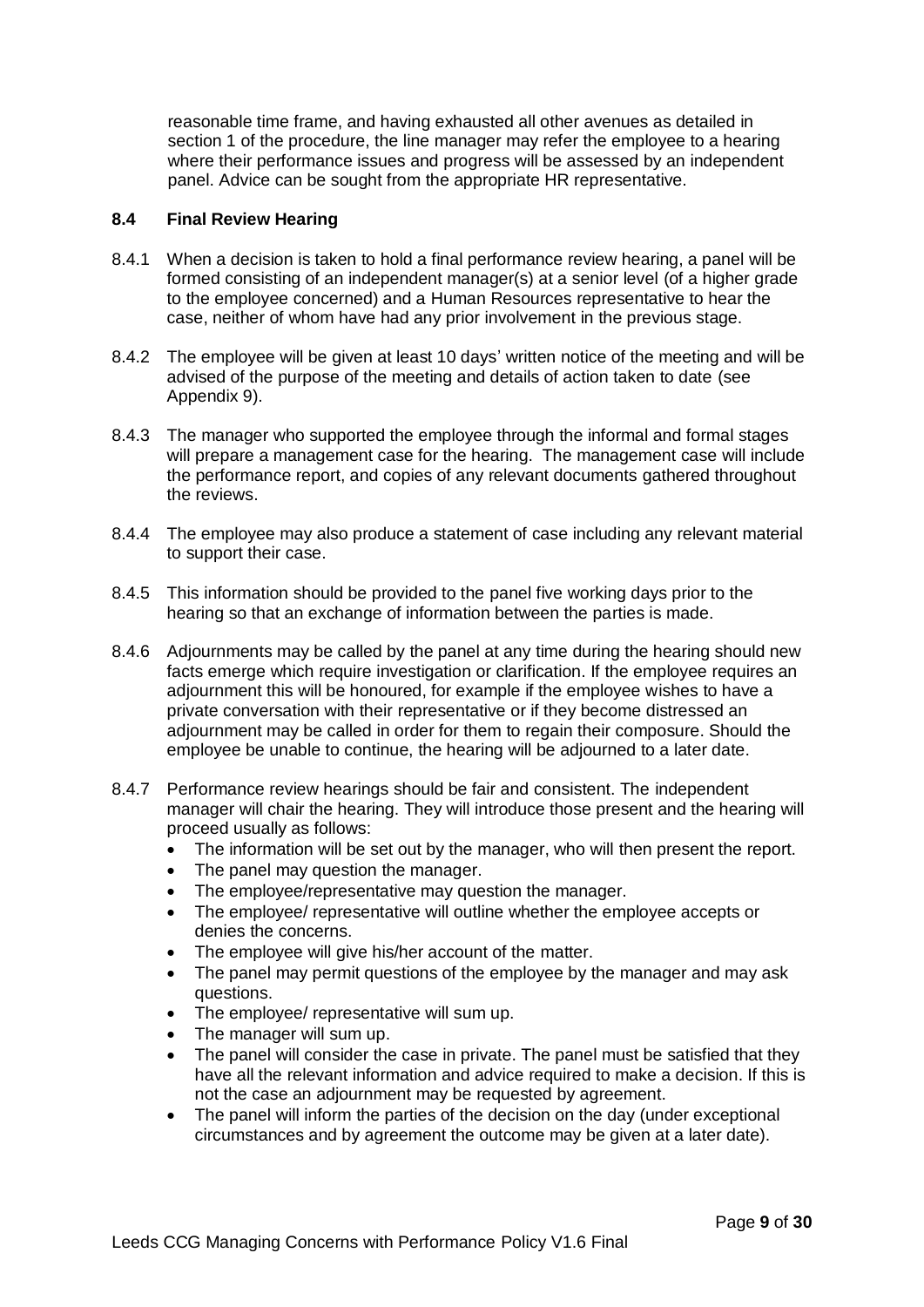- 8.4.8 The Panel Members will make their decisions on the evidence in front of them to:
	- Take no further action.
	- Undertake a further period of target setting, monitoring and review.
	- Redeploy the employee, if appropriate.
	- First written warning.
	- Final written warning.
	- Dismissal (not normally applied at the first hearing unless the impact of the underperformance is so severe and detrimental to the CCG that the employee can no longer continue in their role, such as where there are concerns that an employee's performance represents a significant danger to themselves, colleagues, service users or the financial/physical resources of the CCG)

If it is decided to dismiss the employee, the full contractual period of notice will apply (or payment in lieu if appropriate). The letter should state the reason for dismissal, i.e. "as a consequence of the employee's incapability to discharge their duties to an acceptable standard".

8.4.9 The panel will confirm the decision in writing to the employee/representative. The letter will set out the decision and reasons for it and notify the employee of the right of appeal (see Appendix10).

#### 8.5 **Failure to Attend**

8.5.1 Where failure to attend is with prior notice the hearing will be reconvened. Where failure to attend is not notified prior to the hearing the employee will be asked in writing to explain the reason for their non-attendance. The hearing will be reconvened. If the reconvened hearing is not attended by the employee or their nominated representative the hearing may proceed in their absence. Where failure to attend is due to sickness absence from work an occupational health referral may be required to advise if the individual is fit to attend the hearing

## **9. APPEALS**

- 9.1 An employee has the right of appeal against dismissal or against redeployment. In wishing to exercise this right, the employee should write to the Chief Executive within 14 working days of the date of the letter confirming the decision. The letter must include details of their grounds for appeal. In exceptional circumstances this period may be extended.
- 9.2 The employee will be invited to an appeal hearing in writing (appendix 11) and must be given at least 10 working days' notice of the date of the appeal hearing. The employee will have the right to be accompanied at the appeal hearing by either a trade union representative or workplace colleague, not acting in a legal capacity. The Chief Executive will appoint the panel. A Human Resources representative will send a letter confirming the grounds for appeal, arrangements for the hearing and possible outcomes to the employee giving at least 10 working days' notice of the hearing.
- 9.3 The manager who considered the matter at the final review stage will prepare the management case for the hearing. The management case will typically include the outcome report, any agreed actions, the rationale for the decisions and copies of any relevant documents and other information. The employee may also produce a statement of case including any relevant material to support their case.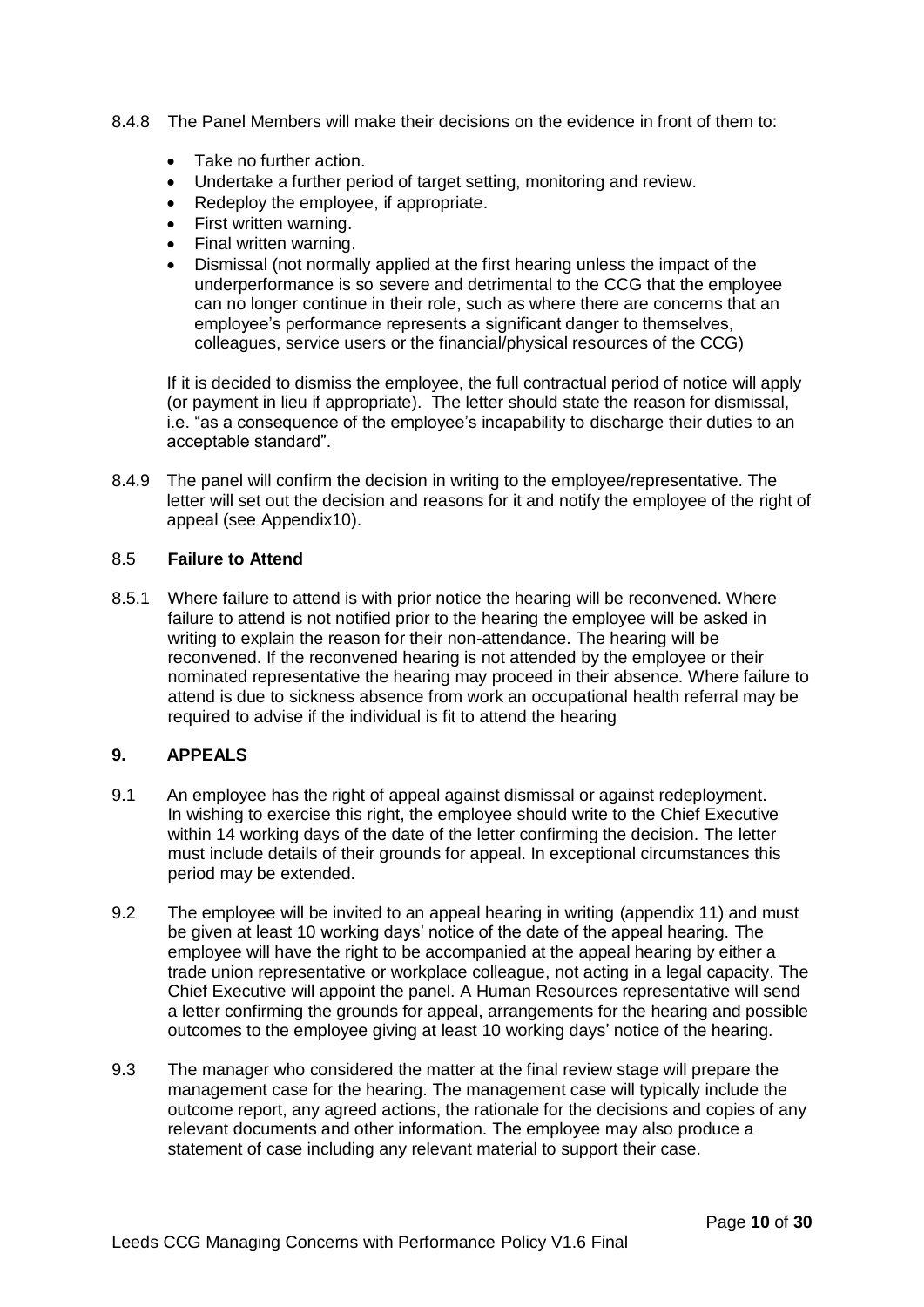- 9.4 This information should be provided to the panel five working days prior to the hearing so that an exchange of information between the parties is made.
- 9.5 Appeals will be heard by an Appeal Panel. The composition of the Appeal Panel will normally be the Chief Officer, or nominated deputy, in addition to another independent senior manager with a Human Resources Representative. An additional professional advisor will also be on the panel as appropriate.
- 9.6 The usual procedure of the appeal is:
	- The employee/representative sets out the reason for the appeal and explains the case.
	- A member of the final review panel explains the reasons for the decision and comments on the Appeal case.
	- The Appeal Panel may ask questions of either party.
	- The Appeal Panel considers the Appeal in private.
	- The Appeal Panel informs the parties of the decision (on the day or by letter). The outcome is confirmed in writing within five working days of the hearing (Appendix 12).

The Appeal is the end of the internal process.

- 9.7 The Panel Members will make their decisions on the evidence in front of them. They will decide:
	- whether there has been reasonable support for the employee;
	- the concerns with performance and reasons for them;
	- whether they believe that the employee is likely to make sustained improvements;
	- whether the employee is capable of doing his or her job or not;
	- whether there is any other job that the employee could do, is willing to do and for which there is a vacancy.
- 9.8 The appeal will consider whether termination of employment is fair and reasonable taking into account:
	- the performance record:
	- the reasons for under performance;
	- $\bullet$  the employee's record as a whole;
	- whether there is other work available for the employee to do;
	- any other factor the panel considers relevant.
- 9.9 The decision of the appeal panel is final.

## **10. RECORDS**

10.1 Line managers are responsible for keeping records of performance meetings at all levels. The records will be notes of meetings. The record of the formal stage performance hearing will be made available to the employee, before any appeal.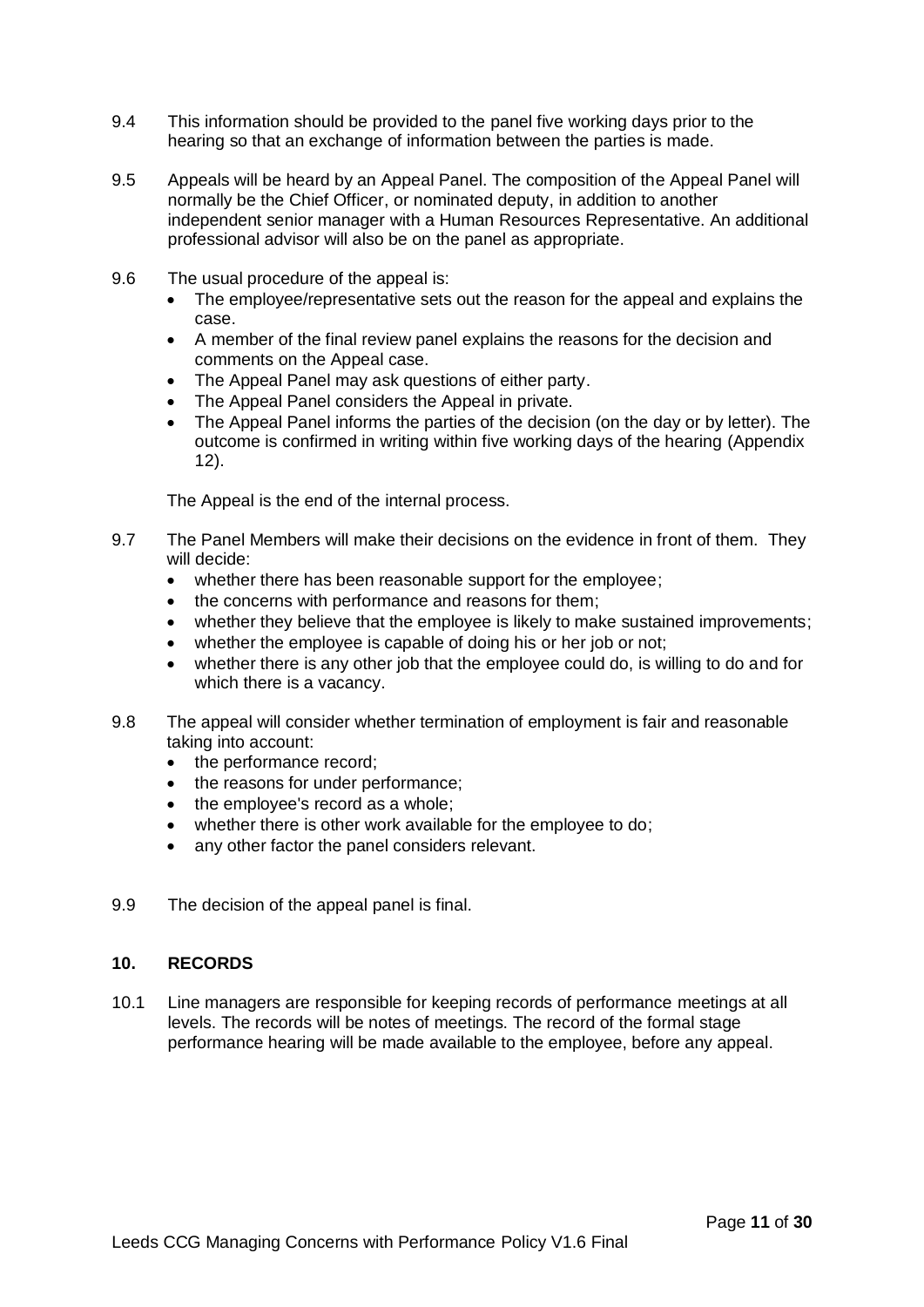

Date:

Dear

#### **Managing work performance - invitation to informal meeting**

Further to our recent discussions, I write to invite you to an informal one to one meeting in line with the Managing Work Performance policy (copy enclosed).

The meeting will be held at (TIME) on (DATE) at (LOCATION).

The purpose of the meeting is to informally discuss your performance in the role of (JOB TITLE AND BAND). I have enclosed a copy of your job description and recent one to one notes. This is an opportunity for us to discuss the performance issues and identify reasons for these, whilst also giving you an opportunity to express your opinion. It is a supportive measure to ensure that you have a secure understanding of the expectations of your role and how your role impacts on the performance of the team and the wider organisation.

An outcome of the meeting may be the formulation of a performance improvement action plan including specific timescales which will be agreed by both of us. This may include further training, mentoring and/or support.

*If there are specific examples then it may be useful to provide brief detail of these so that the employee is prepared for the meeting.*

*In particular we will discuss:*

- *A*
- $\bullet$   $B$
- $\bullet$   $C$

As this is a one to one meeting it is not usual to be accompanied, however in the meantime you may wish to seek advice and support from a workplace colleague or trade union representative.

If you have any queries prior to the meeting or you are unable to attend, please do not hesitate to contact me on the above telephone number or e-mail address.

Yours sincerely

*Line manager Job title Enc Job description*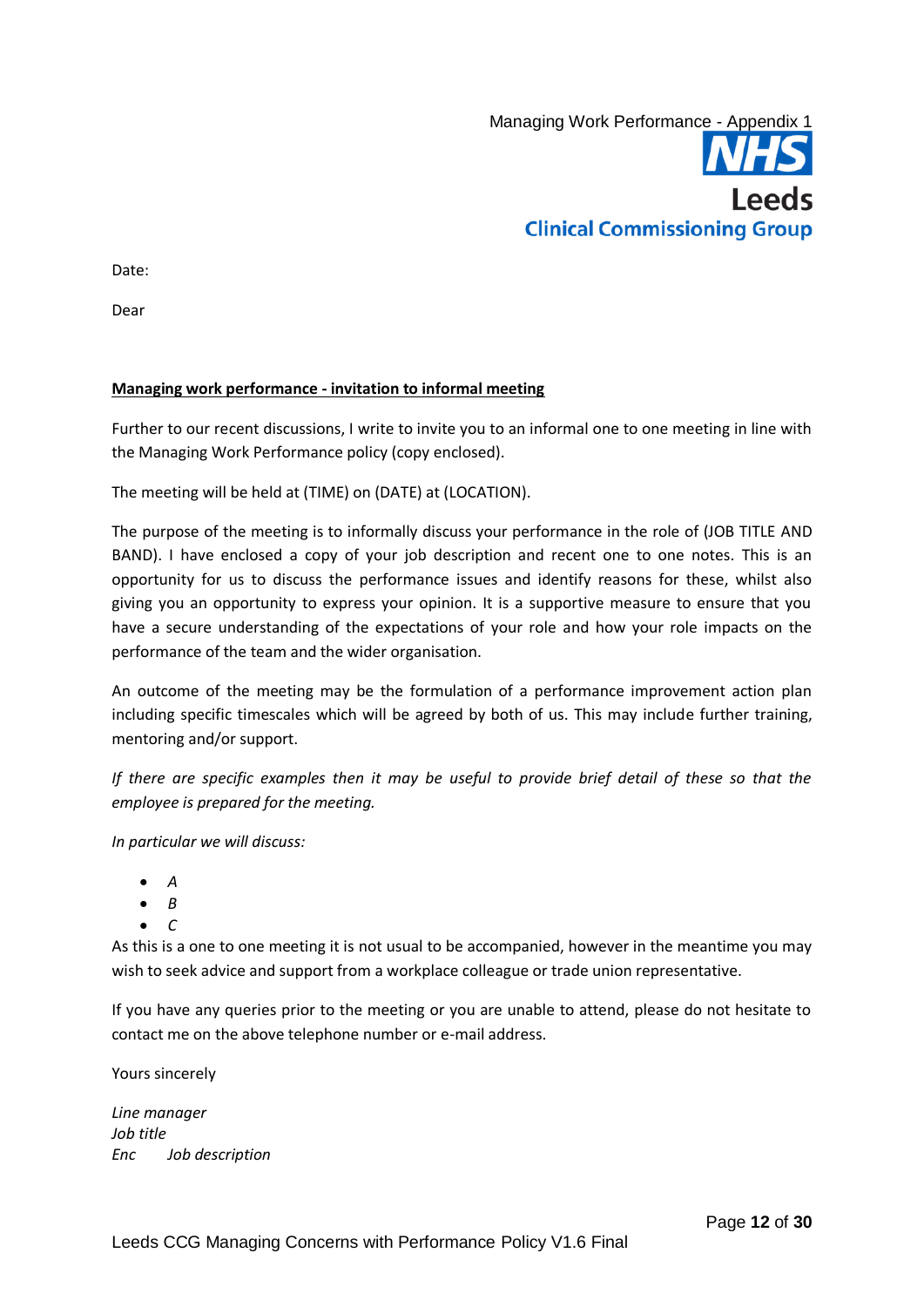

Ref: MWP3/IPR

Date:

Dear

#### **Managing work performance informal procedure - invitation to performance review**

Further to our meeting on (DATE) at which we discussed your performance in the role of (JOB TITLE and BAND), I write to invite you to a performance review under the informal procedure of the Managing Work Performance policy.

The meeting will be held at (TIME) on (DATE) at (LOCATION).

The purpose of the meeting is to review your progress against the performance improvement action plan which was agreed following our meeting. I have enclosed a copy of the action plan for your information.

Please be aware that a decision will be made at the meeting regarding how to proceed. The possible outcomes are no further action, an extension to the monitoring period or escalation to the formal stage of the Managing Work Performance procedure.

I would like to remind you that as this is a one to one meeting it is not usual to be accompanied; however in the meantime you may wish to seek advice and support from a workplace colleague or trade union representative.

If you have any queries prior to the meeting or you are unable to attend, please do not hesitate to contact me on the above telephone number or e-mail address.

Yours sincerely

*Line manager*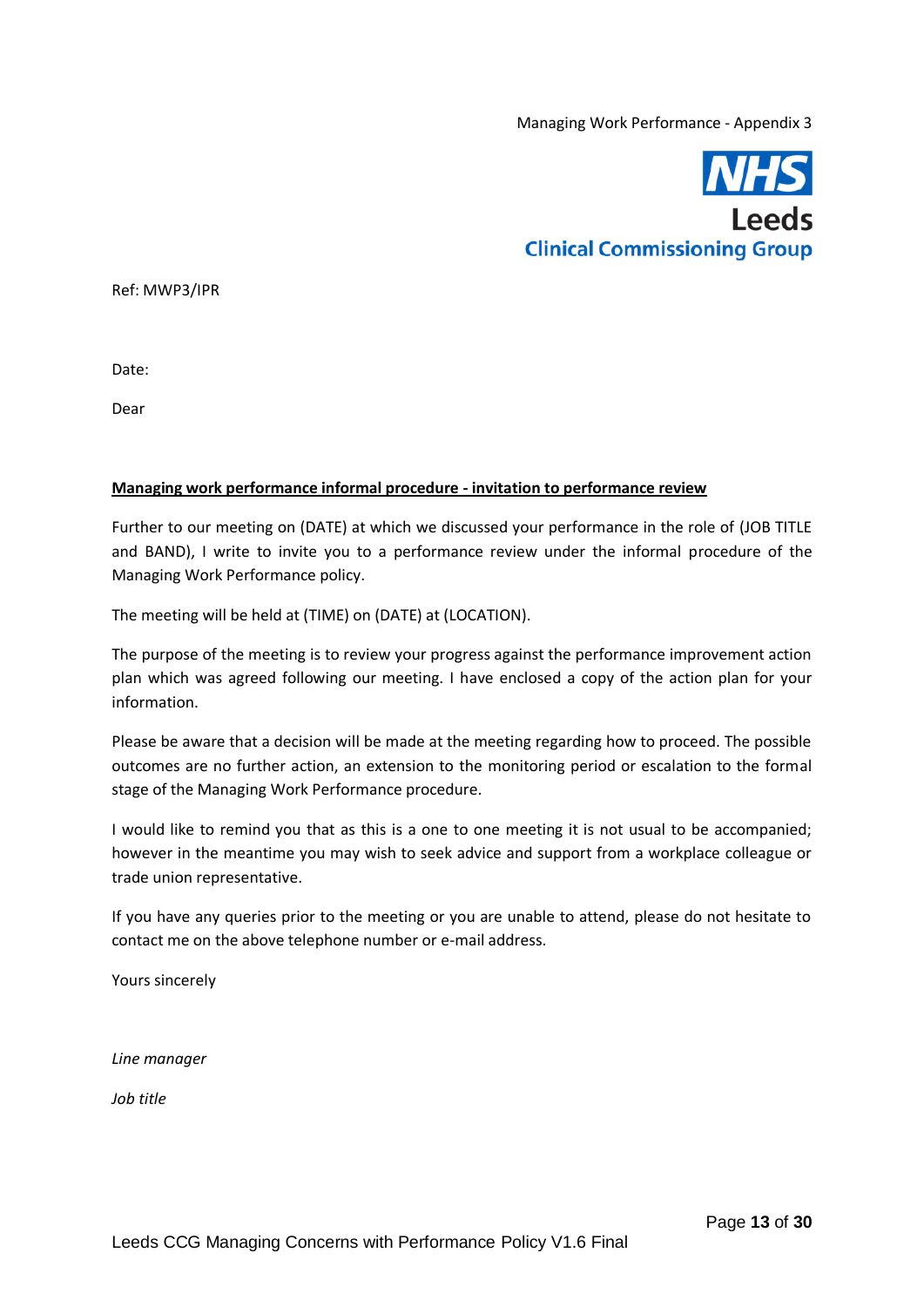

Ref: MWP4/IPR

Date:

Dear

#### **Managing work performance informal procedure - confirmation of performance review meeting**

Thank you for attending an informal review meeting in line with the Managing Work Performance policy on (DATE). The purpose of the meeting was to review your performance against the (*informal action plan/ objectives*) set at our meeting on (DATE) and to consider appropriate next steps.

At the meeting we discussed, (*list key points of the feedback; where any improvements are made these should also be included)* and in summary

- I am pleased that you have fully met the objectives set out and that your work performance has improved to the required standard. As such no further action will be taken under the Managing Work Performance policy at this stage. However, you are expected to maintain this standard of performance and I must advise you that if work performance issues are identified in the next 12 months, I may decide to escalate to the formal procedure under the Managing Work Performance policy. I attach a copy of this policy to this letter.
- I identified some improvements against the objectives set out but recognise that there is still improvement to be made namely (DETAIL). As such I have decided to extend the monitoring period by (*one/two/three*) months, by which time it is expected that you will have met the objectives set out in the (*reviewed*) action plan agreed on (DATE). I must advise you that failure to meet the required performance standards by this review date may result in escalation to the formal procedure under the Managing Work Performance policy. I attach a copy of this policy to this letter.
- I identified that you have not made sufficient improvement against the objectives set out and will now escalate this process to the formal stages of the Managing Work Performance policy. I attach a copy of this policy to this letter. I will write to you again in due course to invite you to a formal meeting in line with the policy.

As we are now in a formal procedure I would like to remind you of your right to arrange trade union or (*CCG work colleague*) representation for any subsequent formal meetings held in line with this procedure. In the meantime you may wish to consult your union for support and advice.

I asked you again whether you felt any support, training or development would assist you in this post and you stated that (DETAIL). I *agreed/ suggested* that it would be beneficial for you to (DETAIL ABOUT SUPPORT).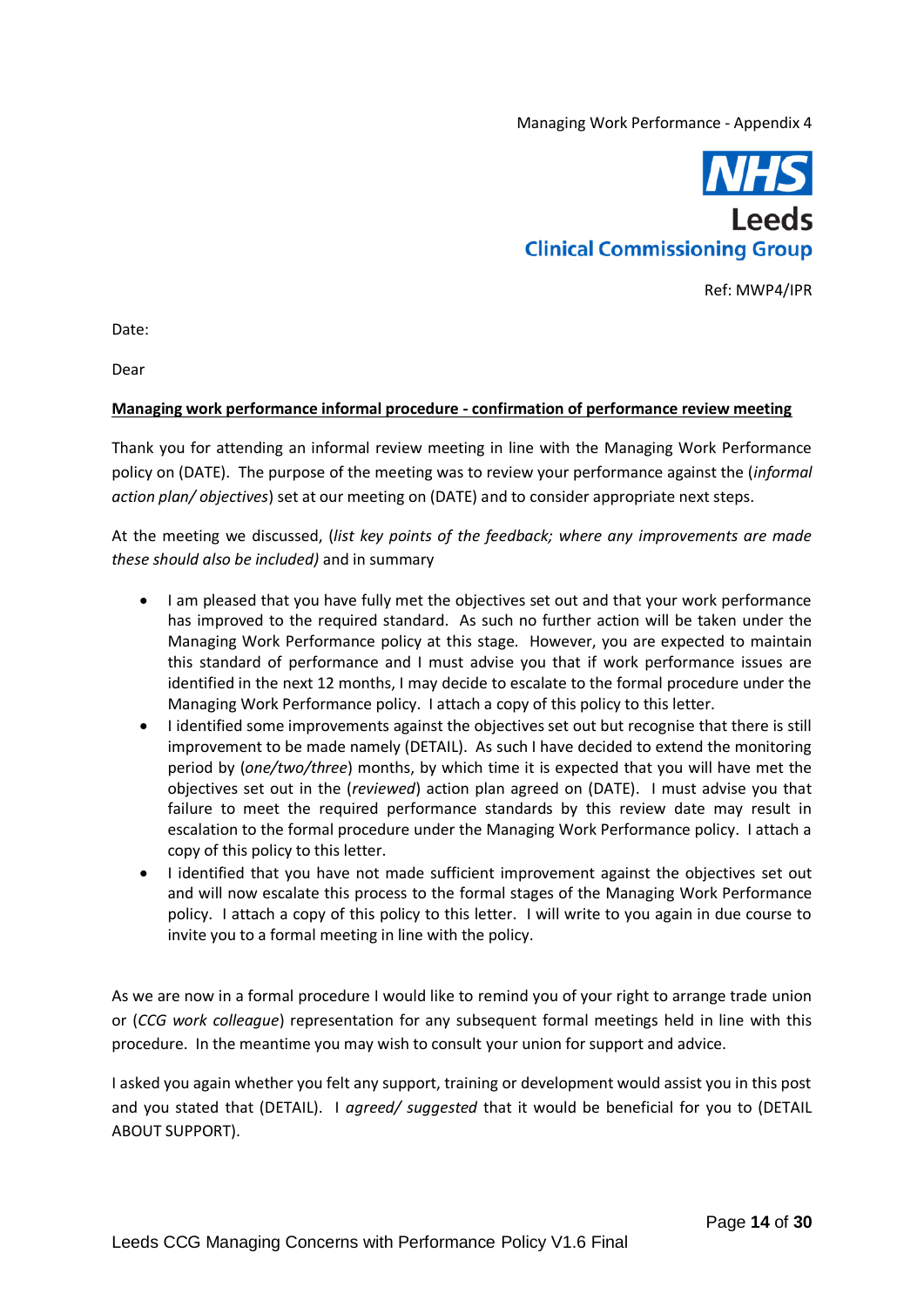In the meantime, should you have any queries or concerns that you wish to raise please do not hesitate to contact me on (TELEPHONE NO EMAIL).

Yours sincerely

*Line manager*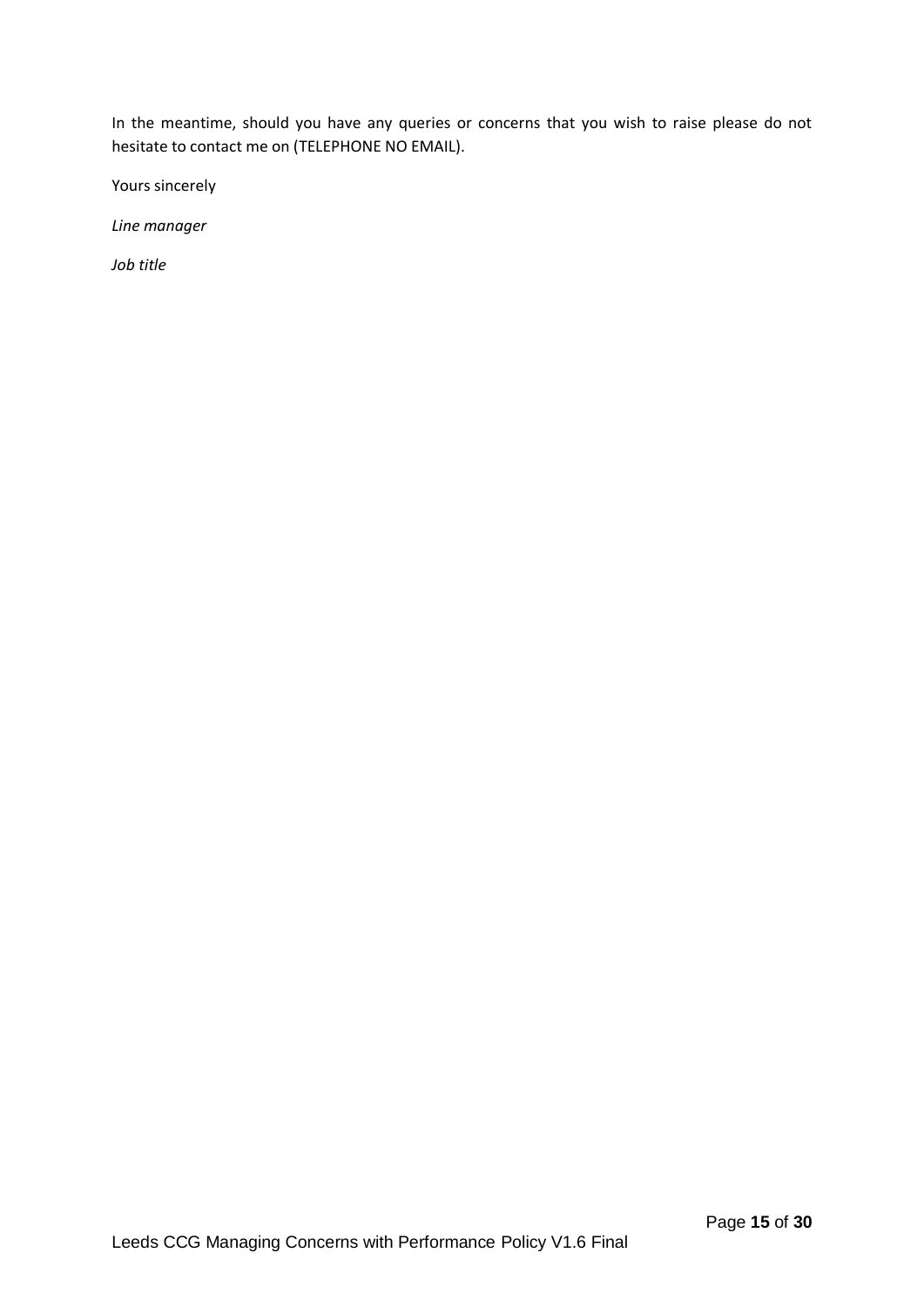

Ref: MWP5/FM

Date:

Dear

#### **Managing work performance - invitation to formal meeting**

Further to our performance review meeting on (DATE) and subsequent confirmation letter dated (DATE OF LETTER), I write to invite you to a formal meeting in line with the Managing Work Performance policy (copy enclosed).

The meeting will be held at (TIME) on (DATE) at (LOCATION). I will chair the meeting and (INSERT NAME) from the HR team will also be in attendance (in an advisory capacity). You are entitled, if you wish, to be accompanied by a workplace colleague or a trade union representative. If you intend to be accompanied, please provide me with details of your work colleague or trade union representative at least two days in advance of the meeting date.

The purpose of the meeting is to initiate the formal stages of the Managing Work Performance procedure due to your failure to improve/ maintain the performance standards agreed with you during the informal stage of the procedure. I have enclosed the most recent copy of the performance improvement action plan which we will review at our meeting. The meeting will focus on the issues surrounding your unsatisfactory work performance and there will be an opportunity for you to raise any further issues and make suggestions. At the meeting we will agree a formal performance improvement action plan which will include specific action points and a timescale for improvement. At this stage in the procedure an outcome may be that you wish to explore the possibility of alternative duties in line with the redeployment policy (copy enclosed). We will discuss this in more detail at the meeting. Please note that should you wish to be placed on the redeployment register the managing work performance process will still continue.

I understand that this can be a difficult time and I would like to remind you that you can access the counselling service provided by our occupational health department by self-referral. I have enclosed a leaflet for your information which includes their contact details.

If you have any queries prior to the meeting or you are unable to attend, please do not hesitate to contact me on the above telephone number or e-mail address.

Yours sincerely

*Line manager, Job title*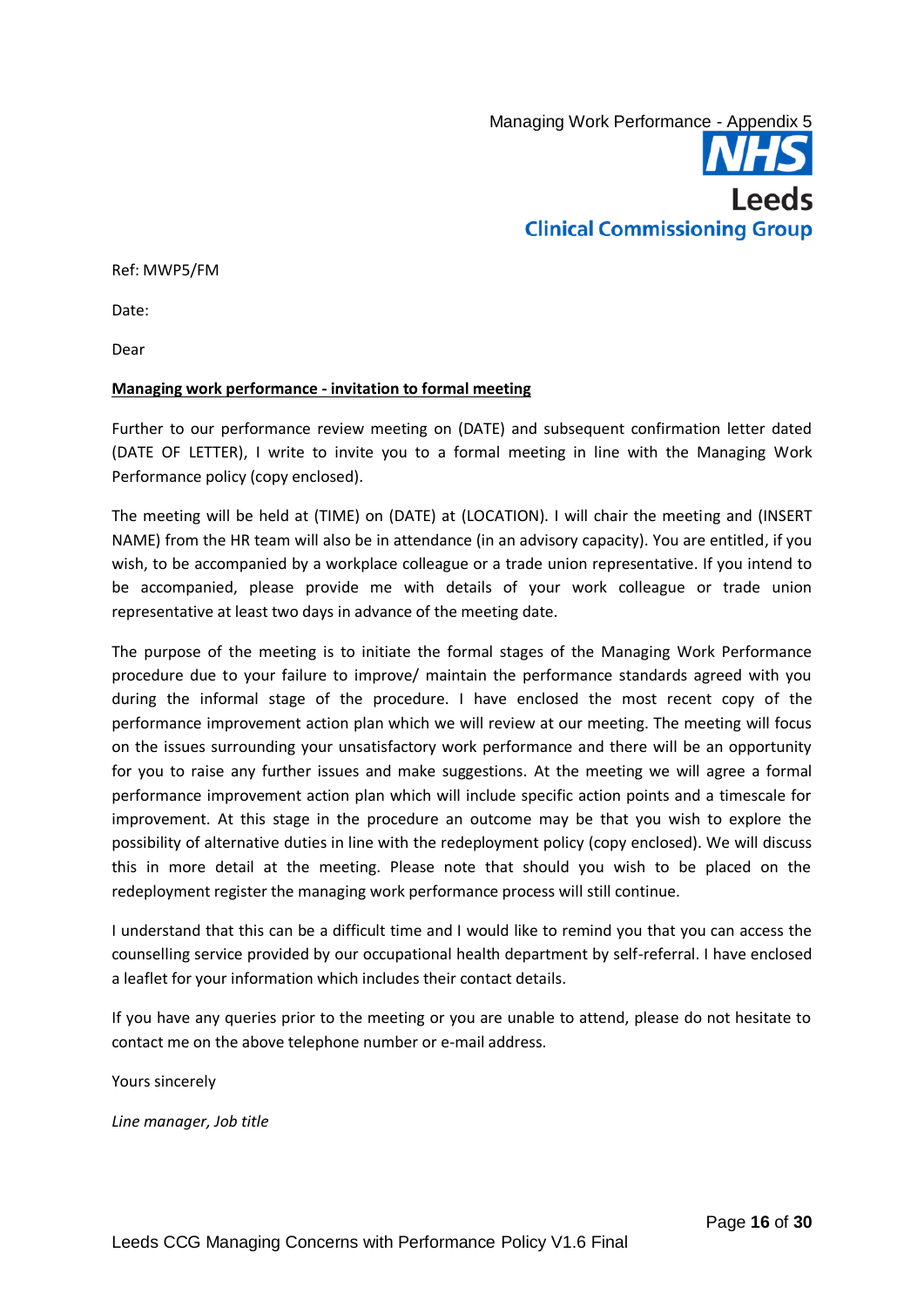

Ref: MWP6/FM

Date:

Dear

#### **Managing work performance formal procedure - confirmation of formal meeting**

Thank you for attending a formal meeting in line with the Managing Work Performance policy on (DATE), at which (INSERT NAME), your workplace colleague/ trade union representative was also present. The purpose of the meeting was to discuss your performance following our informal performance review meeting on (DATE) during which I informed you that your performance had not improved sufficiently and I would be progressing the matter to the formal stage of the procedure.

At the meeting *we discussed your recent performance against the previous performance improvement action plan which was agreed during the informal stage of the procedure OR we discussed the key areas where your performance was still not at the level required of the post* and we discussed the reasons why your performance was still not at the required level. I reiterated the expectations for your post and clarified your objectives.

I again asked you if there was any underlying reason for the shortfall in performance and you explained that (DETAIL) */ that there was not. As a result we agreed to put the following measures in place to support you (delete as appropriate).*

After detailed discussion about these objectives *we agreed a formal action plan* OR *we amended the previous performance improvement action plan to reflect our discussions in order* to support you in delivering these objectives.

I asked whether you felt you needed any additional support, training or development to assist you in this post and you stated that (DETAIL). I *agreed/ suggested* that it would be beneficial for you to (DETAIL ABOUT SUPPORT).

We agreed that we would review your progress against (*the action plan/ your objectives*) in (*one/two/three months*). In the meantime, we will hold (*weekly/fortnightly*) one to one supervision meetings to support you in achieving your objectives in line with the agreed timescales.

#### *If applicable:*

*At the meeting you requested to be placed on the redeployment register. I have enclosed a copy of*  the redeployment policy for your information. As discussed at the meeting the HR team will *endeavour to send you vacancies/opportunities, however it remains your responsibility to also check*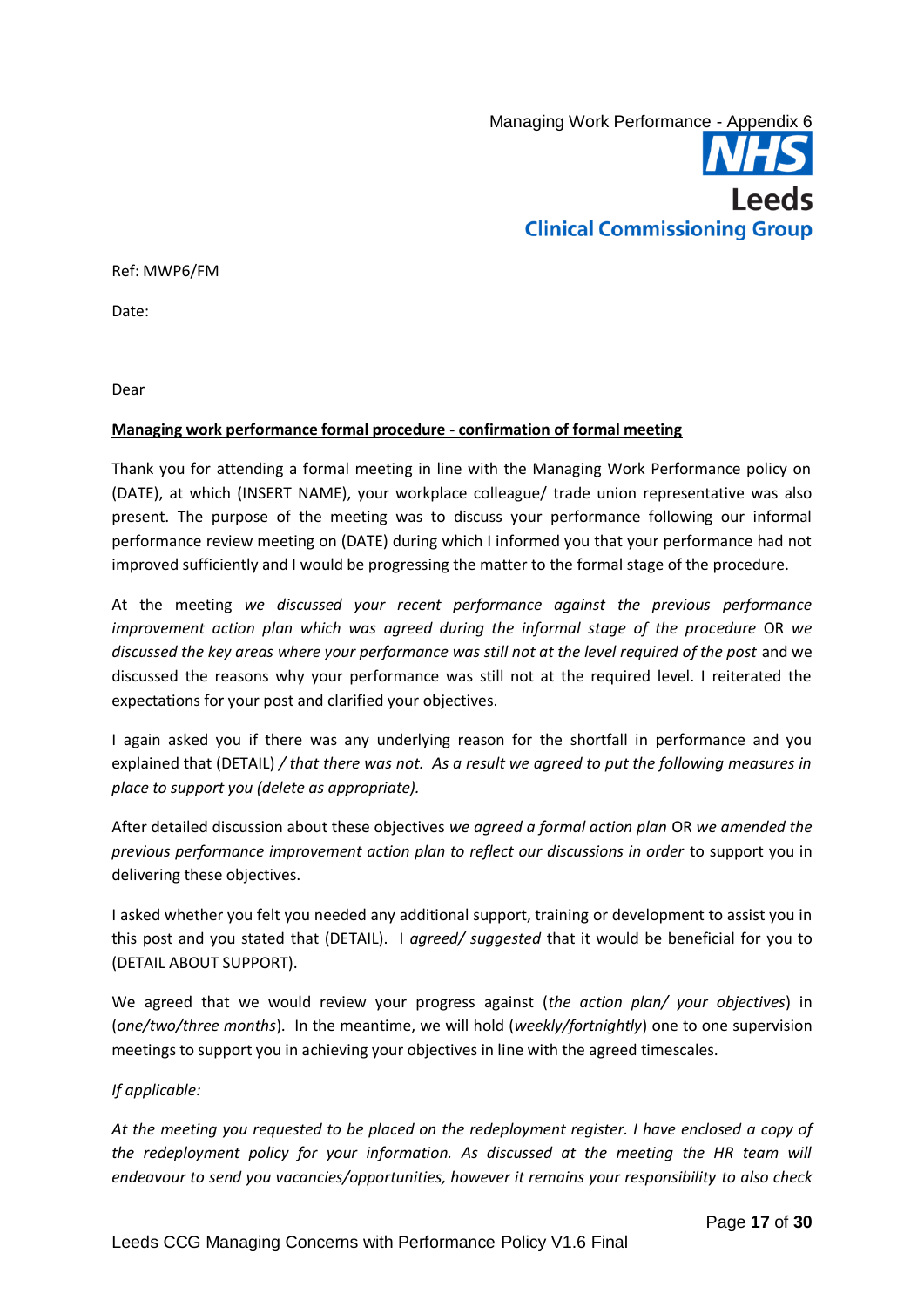*NHS jobs for suitable alternative positions. In addition, I reminded you that the option for you to be placed on the redeployment register is a supportive measure as part of the managing work performance process and should there be no suitable redeployment opportunities, this will not affect your employment status and the managing work performance process will still continue.*

Should you have any queries or concerns that you wish to raise please do not hesitate to contact me on (TELEPHONE NO, EMAIL).

Yours sincerely

*Line manager*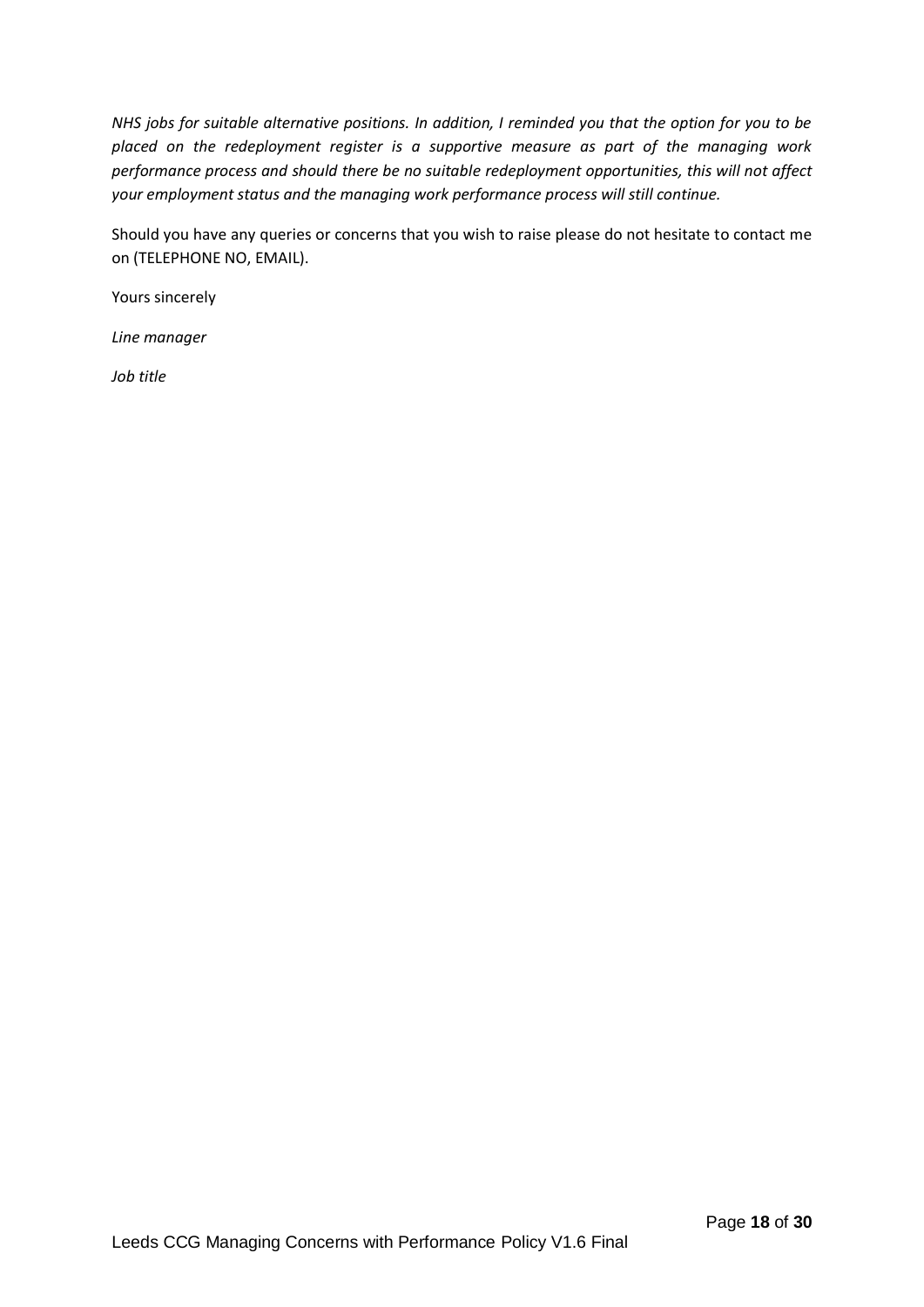

Ref: MWP7/FPR

Date:

Dear

#### **Managing work performance formal procedure - invitation to performance review**

Further to our meeting on (DATE) at which we discussed your performance in the role of (JOB TITLE AND BAND), I write to invite you to a performance review under the formal procedure of the Managing Work Performance policy.

The meeting will be held at (TIME) on (DATE) at (LOCATION). You are entitled, if you wish, to be accompanied by a workplace colleague or a trade union representative. If you intend to be accompanied, please provide me with details of your work colleague or trade union representative at least two days in advance of the meeting date.

The purpose of the meeting is to review your progress against the performance improvement action plan agreed at our last meeting on (DATE). I have enclosed a copy for your information.

Please be aware that a decision will be made at the meeting regarding how to proceed. The possible outcomes are no further action, an extension to the monitoring period or a hearing in line with the Managing Work Performance policy.

If you have any queries prior to the meeting or you are unable to attend, please do not hesitate to contact me on the above telephone number or e-mail address.

Yours sincerely

*Line manager*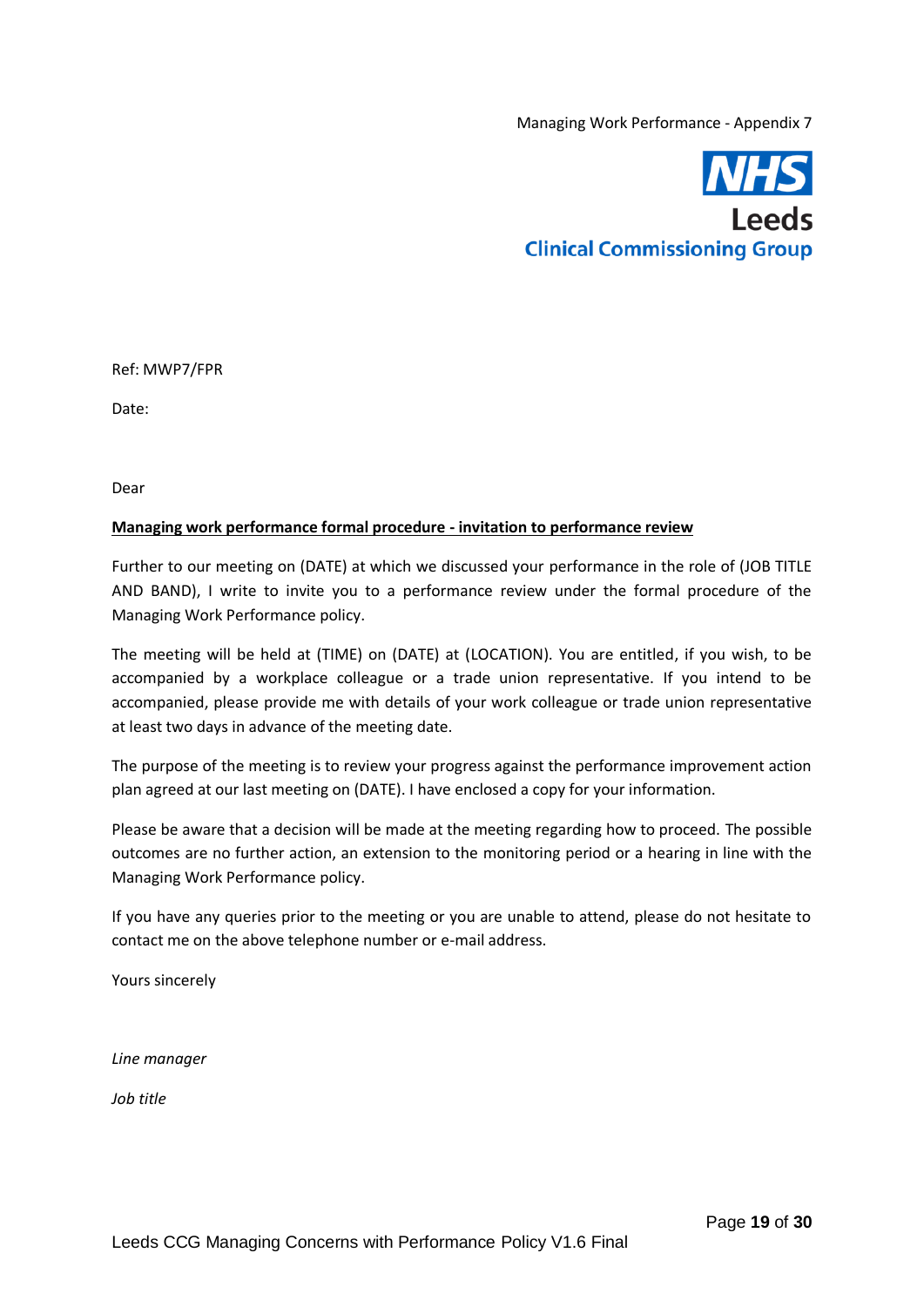

Ref: MWP8/FPR

Date:

Address

Dear

Telephone Email address

#### **Managing work performance formal procedure - confirmation of performance review meeting**

Thank you for attending a formal review meeting in line with the Managing Work Performance policy on (DATE). The purpose of the meeting was to review your performance against the (*formal action plan/ objectives*) set at our meeting on (DATE) and to consider appropriate next steps.

At the meeting we discussed (*list key points of the feedback; where any improvements are made these should also be included) in summary*

- I am pleased that you have fully met the objectives set out and that your work performance has improved to the required standard. As such no further action will be taken under the Managing Work Performance policy at this stage. However, you are expected to maintain this standard of performance and I must advise you that if work performance issues are identified in the next 12 months, I may decide to return to the formal stage of the procedure under the Managing Work Performance policy. I attach a copy of this policy to this letter.
- I identified some improvements against the objectives set out but recognise that there is still improvement to be made namely (DETAIL). As such I have decided to extend the monitoring period by (*one/two/three*) months, by which time it is expected that you will have met the objectives set out in the (*reviewed*) action plan agreed on (DATE). (*DETAIL ANY ADDITIONAL SUPPORT REQUIRED DURING THE EXTENDED MONITORING PERIOD).* I must advise you that failure to meet the required performance standards by this review date may result in referral to a hearing in line with the Managing Work Performance policy. I attach a copy of this policy to this letter.
- I identified that you have not made sufficient improvement against the objectives set out and I am now referring you to a formal hearing in line with the Managing Work Performance policy where your performance issues and progress will be assessed by an independent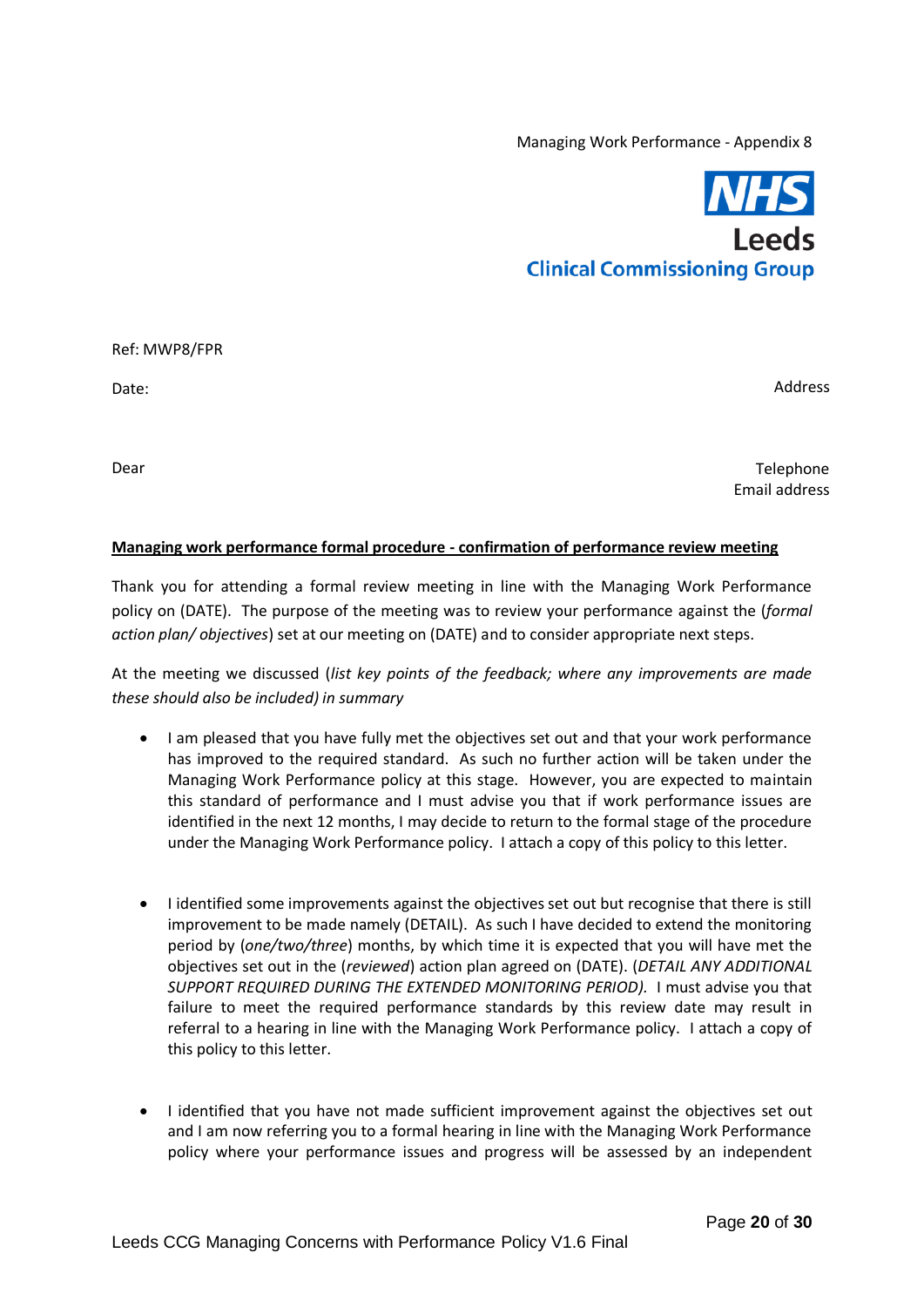panel. I attach a copy of this policy to this letter. I will write to you again in due course to invite you to the hearing.

*(If not chosen to be represented before now)* I would like to remind you of your right to arrange trade union or (*CCG work colleague*) representation.

In the meantime, should you have any queries or concerns that you wish to raise please do not hesitate to contact me on (TELEPHONE NO, EMAIL).

Yours sincerely

*Line manager*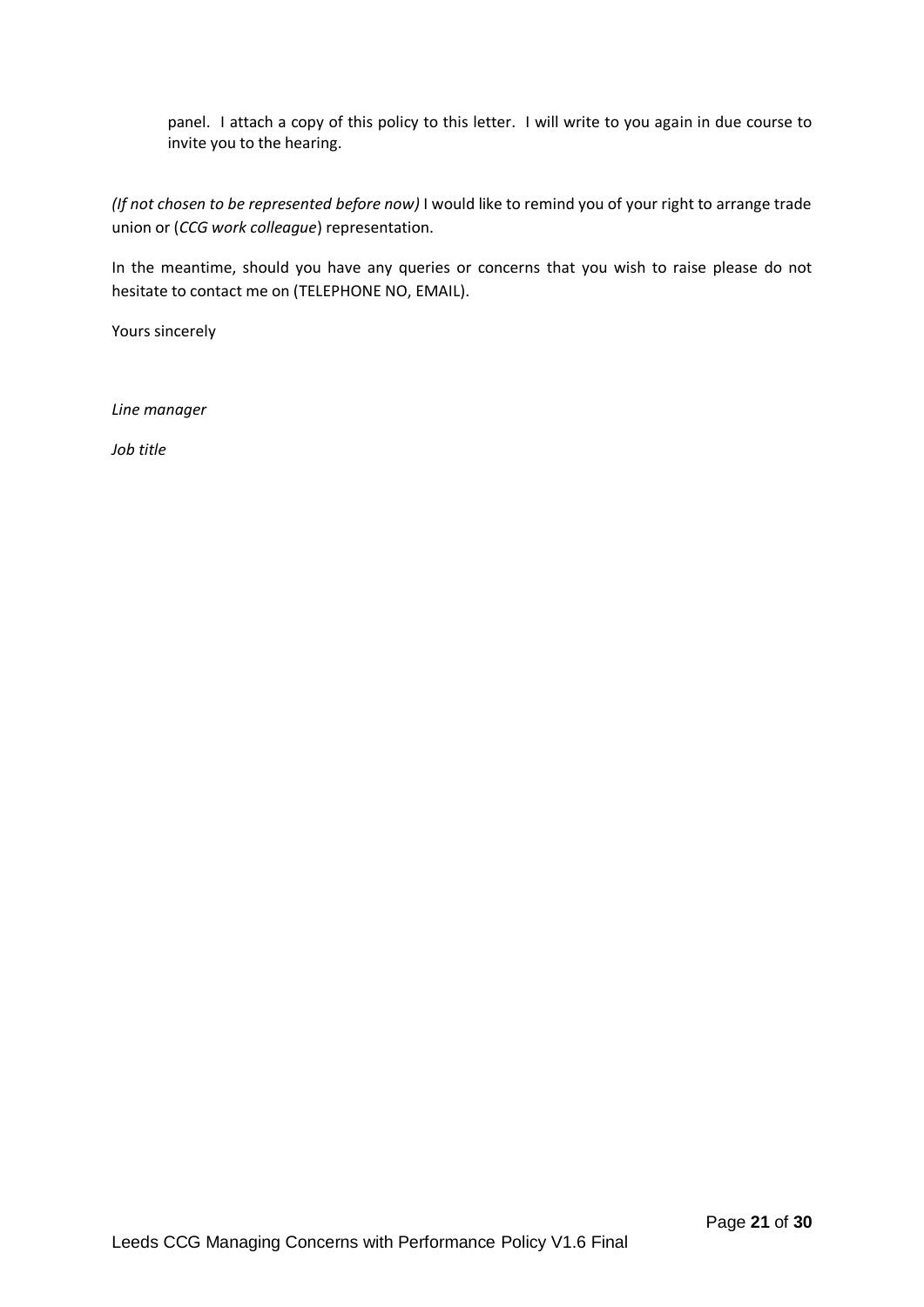

Ref: MWP9/FH

Date:

Dear

#### **Managing work performance formal procedure - invitation to hearing**

Further to our performance review meeting on (DATE) at which I informed you that your performance had not improved sufficiently and that the matter would be referred to a hearing, I write to inform you of the details.

The hearing will be held at (TIME) on (DATE) at (LOCATION).

The panel will consist of (INSERT NAME), Deputy Director who will chair the hearing, accompanied by (INSERT NAME) with HR support from (INSERT NAME). I will present the case summarising the key facts. You are entitled, if you wish, to be accompanied by a workplace colleague or a trade union representative. If you intend to be accompanied, please provide me with details of your work colleague or trade union representative at least two days in advance of the hearing date.

The hearing panel will consider the performance issues and your progress towards the agreed performance level having exhausted all avenues including being given an opportunity to improve within reasonable timescales and receiving additional training, mentoring and support. I have enclosed a copy of documents that will be referred to during the hearing which includes the hearing procedure. If you wish to submit any additional information to the panel for consideration at the hearing this must be received no later than two working days prior to the hearing.

If you or your representative is unable to attend you will need to provide reasonable notice and your reasons for being unable to attend and the hearing will be rescheduled within 10 working days of the original date, where possible. Failure to attend the hearing without a reasonable explanation may mean that it proceeds in your absence.

You should be aware that dismissal is a potential outcome of this hearing.

It is acknowledged that this can be a difficult time and I would like to remind you that you can access the counselling service provided by our occupational health department by self-referral. I have enclosed a leaflet for your information which includes their contact details.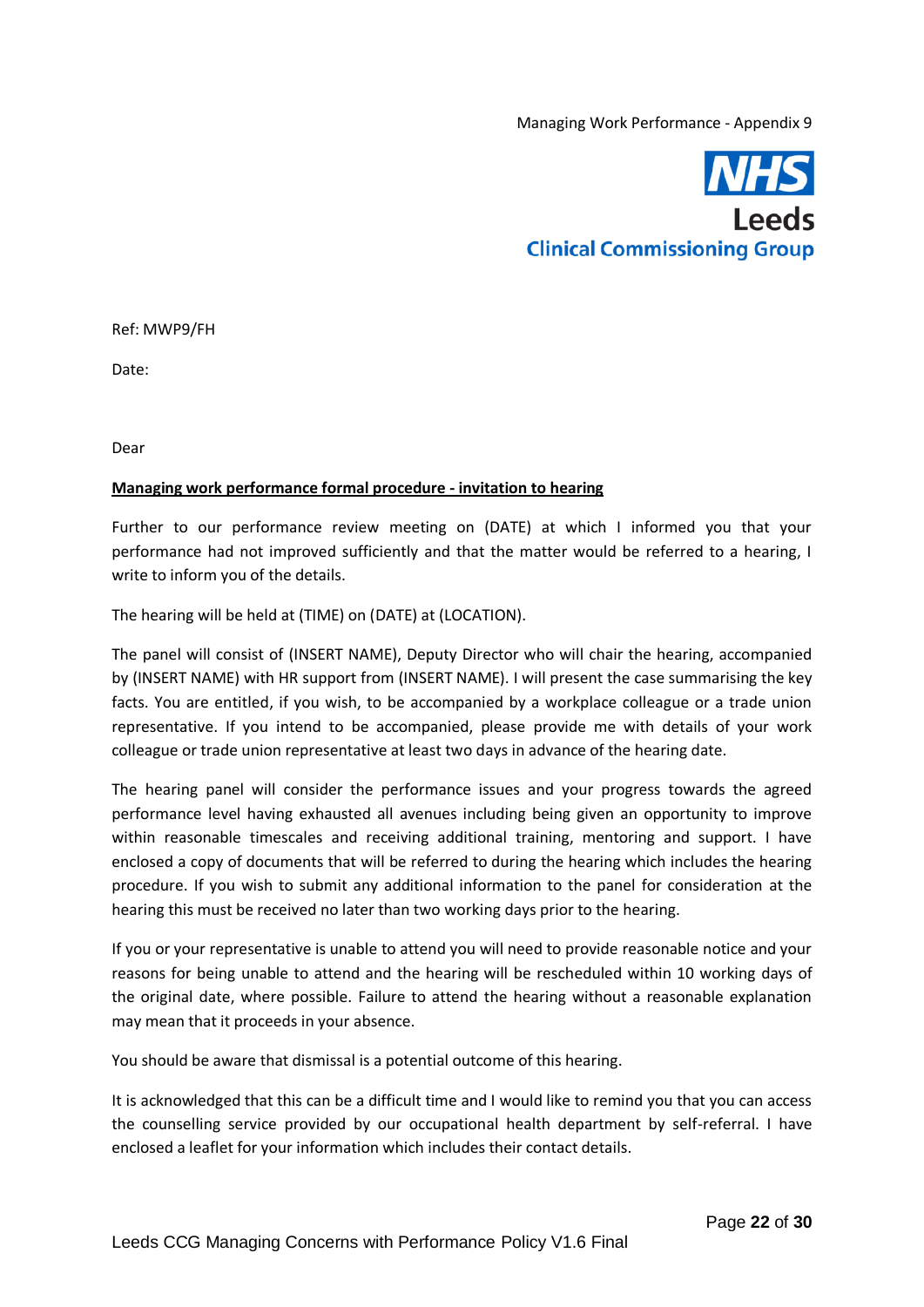If you have any queries prior to the meeting or you are unable to attend, please do not hesitate to contact me on the above telephone number or e-mail address.

Yours sincerely

*Panel chair*

*Job title*

cc.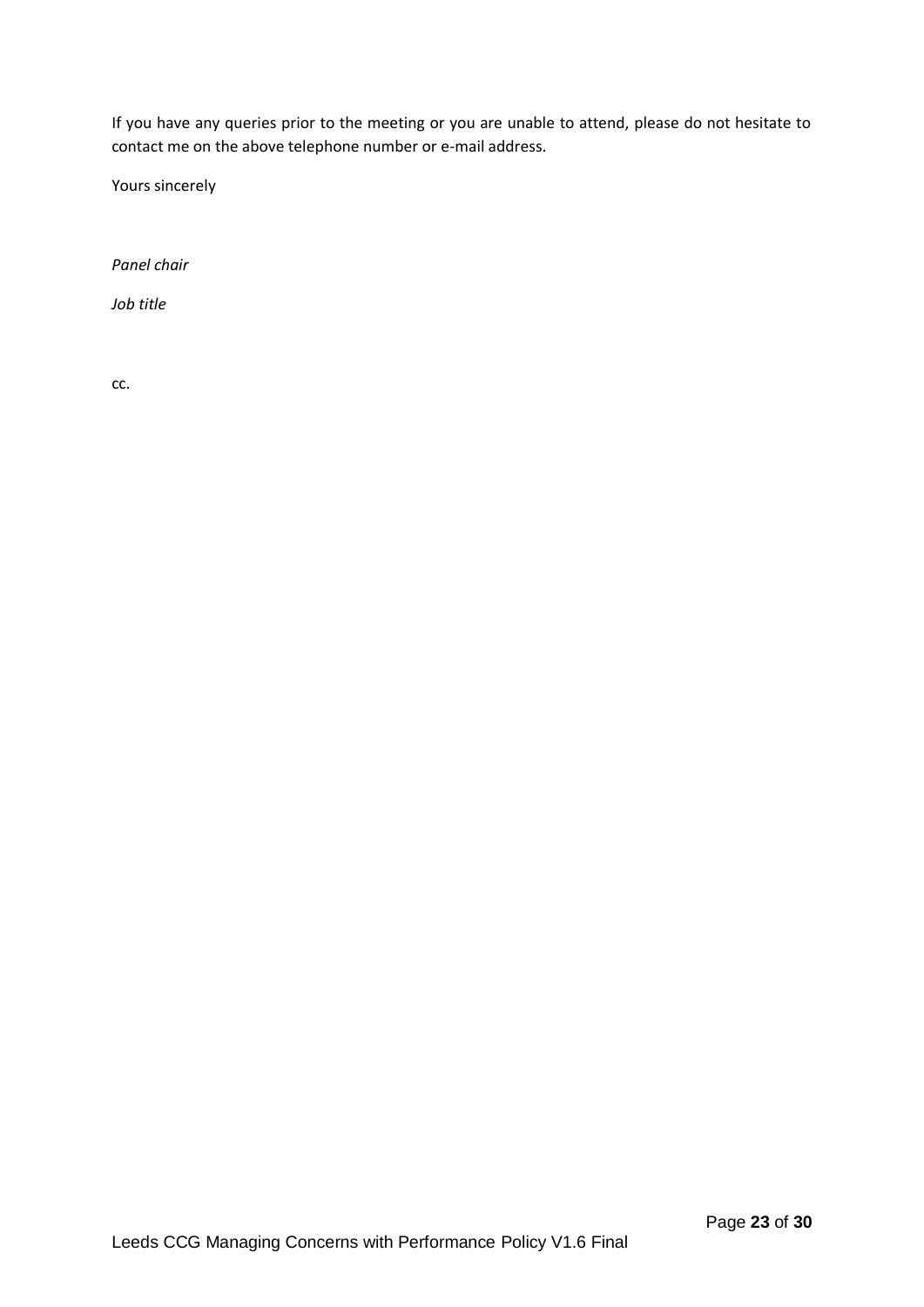

Ref: MWP10/FH

Date:

Dear

#### **Managing work performance formal procedure - outcome of hearing**

I write to confirm the outcome of the hearing held on (DATE*)* in accordance with the Managing Work Performance policy at which I was advised by (INSERT NAME) (HR Representative) and you were represented/ accompanied by (INSERT NAME), your trade union representative/ workplace colleague.

I listened carefully to the presentation given by (INSERT NAME) (*line manager)* and also to the opposing case you put forward *alongside the evidence that you submitted.*

(INSERT NAME) (line manager) explained that the informal performance management process did not improve your performance to the required standard and that (DETAIL).

You did/ did not put forward any mitigating circumstances for your underperformance. (DETAIL)

- As this is the case I decided to issue a disciplinary sanction of (delete as applicable)
- :
- No case to answer
- First written warning
- Final written warning
- Dismissal

In addition to the disciplinary warning issued the panel also (delete as applicable):

- instructed you to undertake further training in relation to(DETAIL)
- placed you on the redeployment register for alternative employment to be sought
- explained that based on your performance your next increment would be deferred until your performance increases to a level where your increment can be honoured.

The warning issued will remain on your personal record for *12 months/ 24 months\** from the date of the hearing.

## *\*12 months for a first written warning / 24 months for a final written warning*

You have the right of appeal against this decision and should you wish to appeal please submit this in writing within 14 working days of receipt of this letter to (INSERT DETAILS)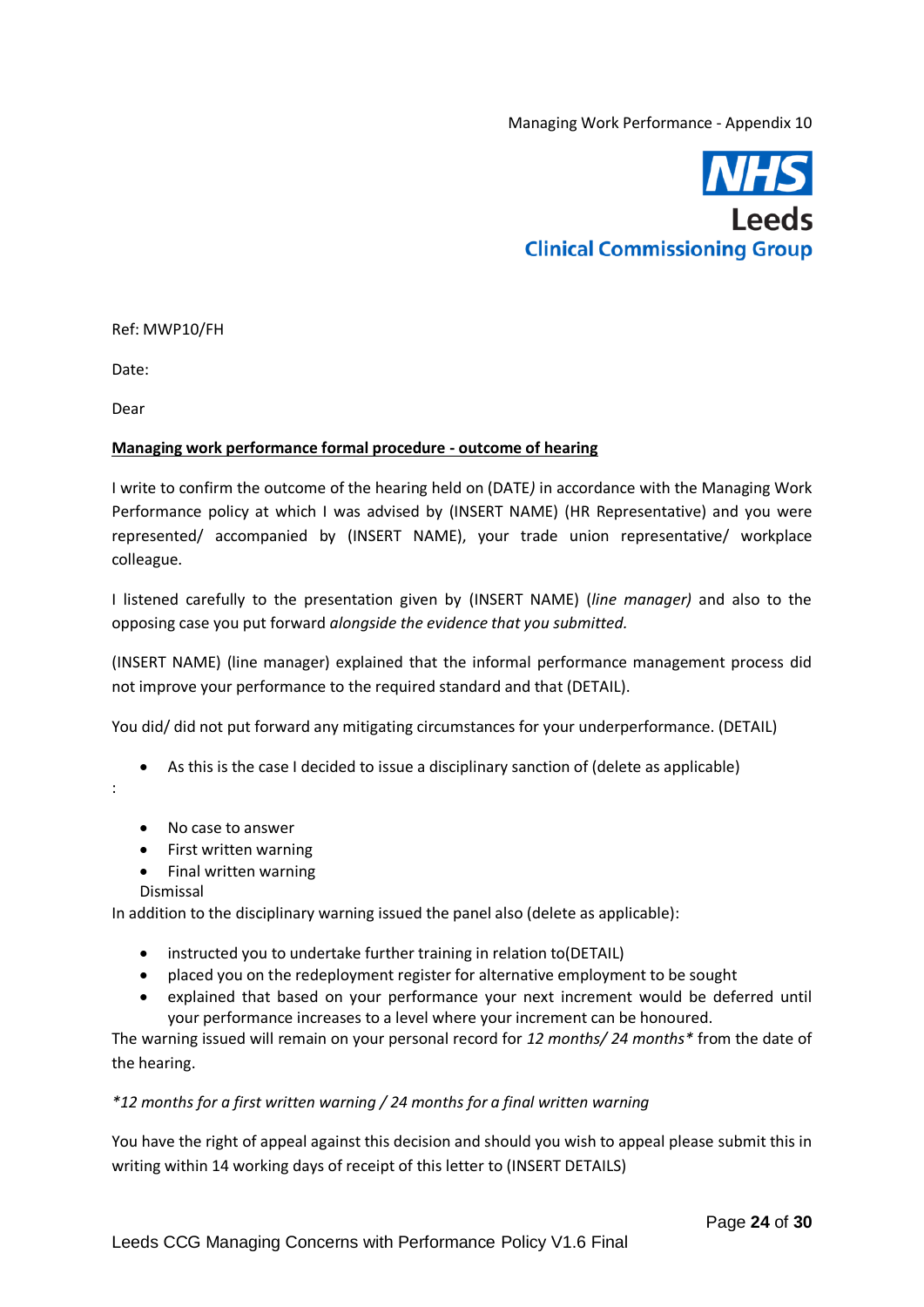Yours sincerely

*Panel chair*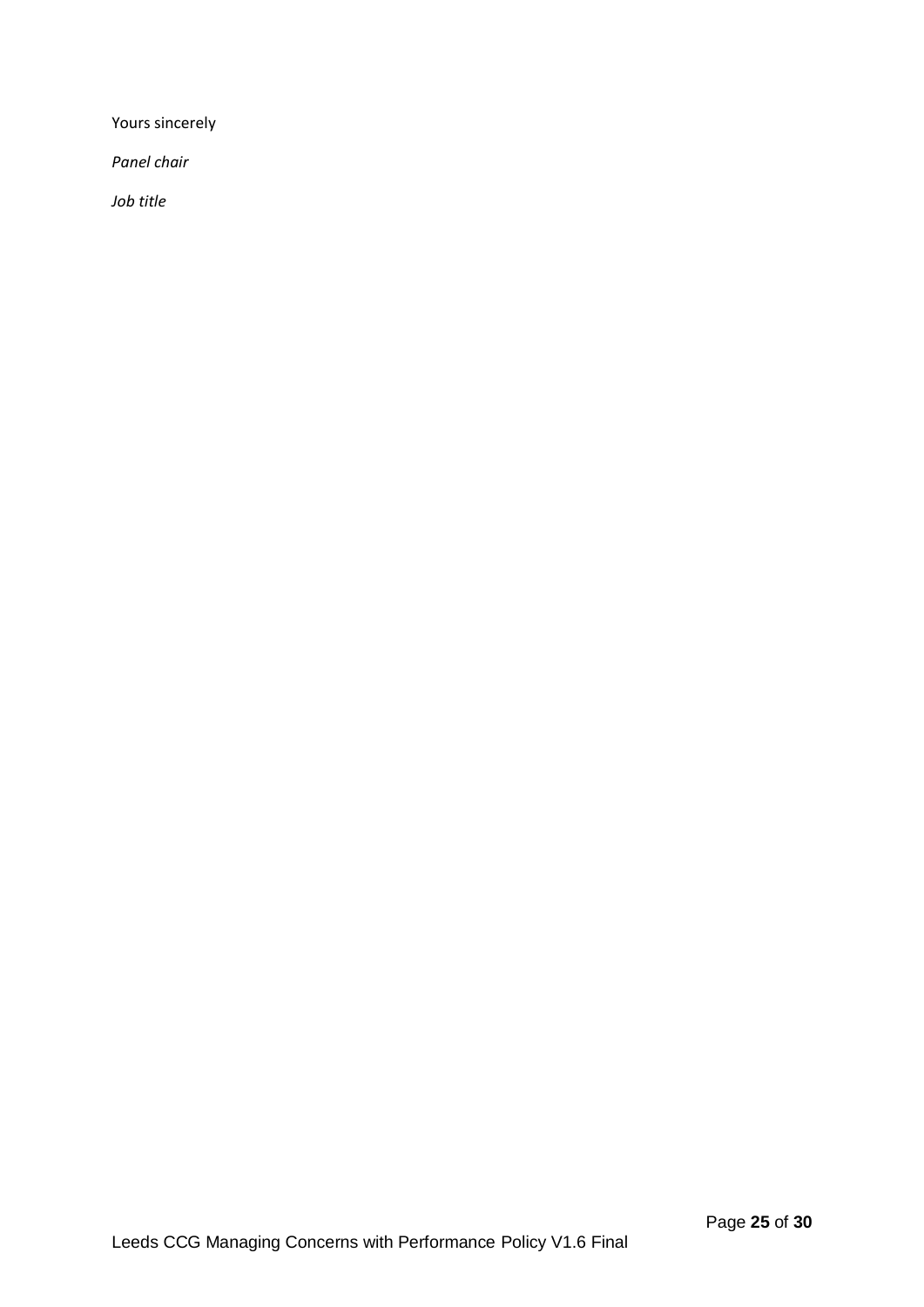

Ref: MWP11/AHP

Date:

Dear

#### **Managing work performance formal procedure - invitation to appeal hearing panel**

Following your recent appeal against the decision made at your hearing held on (DATE) in line with the Managing Work Performance policy, I write to inform you of the date and time of the appeal hearing panel.

The panel will be held at (TIME) on (DATE) at (LOCATION).

The panel will consist of (INSERT NAME) *senior manager* who will chair the appeal hearing with HR support from (INSERT NAME). The case will be presented by (INSERT NAME). You are entitled, if you wish, to be accompanied by a workplace colleague or a staff side representative. If you intend to be accompanied, please provide me with details of your work colleague or trade union representative at least two days in advance of the hearing date.

You must provide the appeal hearing panel with a full written statement of the case, including the grounds upon which the appeal is presented and any documents you intend to use at least two working days prior to the appeal hearing. The case will be based on the original documents used at the hearing held on (DATE).

It is acknowledged that this can be a difficult time and I would like to remind you that you can access the counselling service provided by our occupational health department by self-referral. I have enclosed a leaflet for your information which includes their contact details.

If you have any queries prior to the meeting or you are unable to attend, please do not hesitate to contact me on the above telephone number or e-mail address.

Yours sincerely

*Panel chair Job title* cc. Members of the panel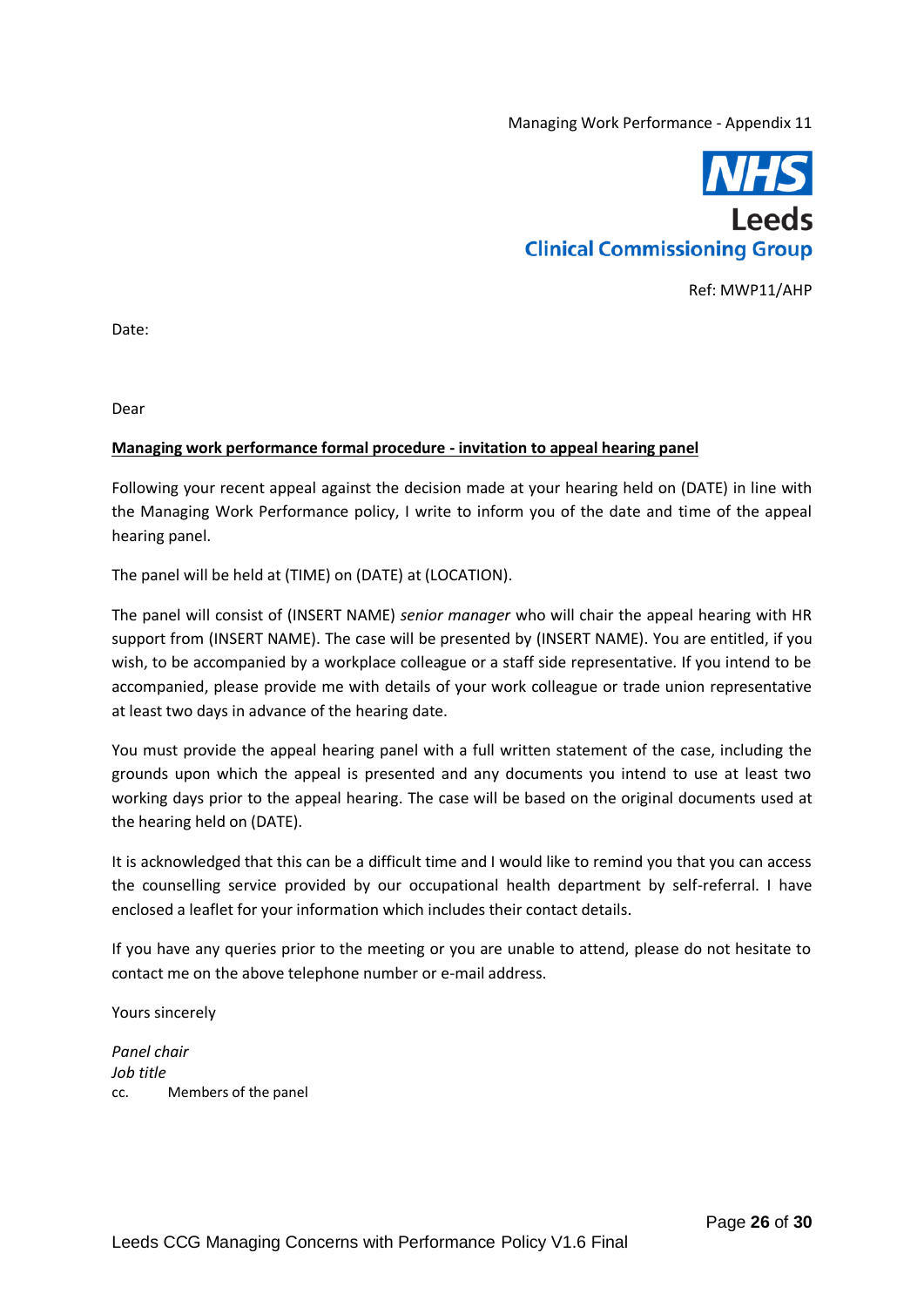

Ref: MWP12/AH

Date:

Dear

#### **Managing work performance formal procedure - outcome of appeal hearing**

I write to confirm the outcome of the appeal hearing held on (DATE) in accordance with the Managing Work Performance policy at which I was advised by (INSERT NAME) (HR Representative) and you were represented/ accompanied by (INSERT NAME), your trade union representative/ workplace colleague.

I listened carefully to the presentation by (INSERT NAME) (*appeals manager)* and also to the opposing case you put forward *alongside the evidence that you submitted.*

You did/ did not put forward any mitigating circumstances for your underperformance. (DETAIL)

I upheld the sanction issued by/ I did not uphold the sanction issued by and *removed the sanction/ dismissed the case/issued a new sanction.*

This is the final stage of the process and the decision of the panel is binding and therefore there is no further right of appeal.

Yours sincerely

*Panel chair*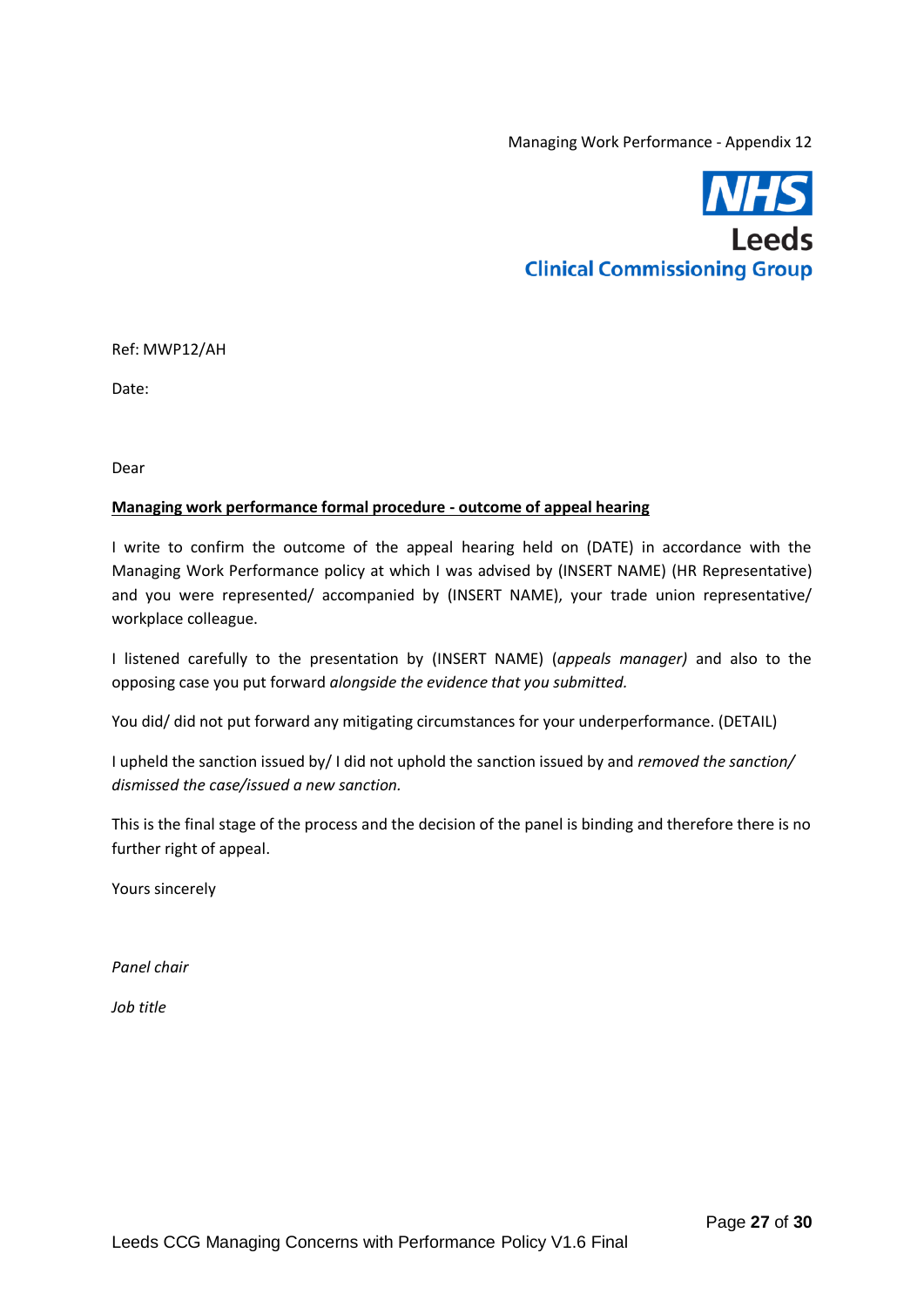## **Equality Impact Assessment**

| Title of policy                                        | Managing Work Performance Policy |                          |  |
|--------------------------------------------------------|----------------------------------|--------------------------|--|
| Names and roles of people completing the<br>assessment | Stacey Oglesby, HR Manager       |                          |  |
| Date assessment started/completed                      | Start:<br>23/10/2017             | Completed:<br>23/10/2017 |  |

| 1. Outline                            |                                                                                                                                                                          |
|---------------------------------------|--------------------------------------------------------------------------------------------------------------------------------------------------------------------------|
| Give a brief summary of the<br>policy | The policy provides an informal and formal staged<br>procedure for line managers to support staff with any<br>performance concerns in a fair and consistent<br>approach. |
| What outcomes do you want to          | A clear and fair approach for line managers to follow                                                                                                                    |
| achieve                               | should they have concerns with any aspect of<br>performance from a member of staff. A policy which is<br>supportive in nature to all members of staff.                   |

# **2.Analysis of impact**

This is the core of the assessment, using the information above detail the actual or likely impact on protected groups, with consideration of the general duty to;

eliminate unlawful discrimination; advance equality of opportunity; foster good relations

|               | Are there any likely<br>impacts?<br>Are any groups going to be<br>affected differently?<br>Please describe.                          | Are these<br>negative<br>or<br>positive?  | What action will be<br>taken to address any<br>negative impacts or<br>enhance positive ones?                                                                                                                                                  |
|---------------|--------------------------------------------------------------------------------------------------------------------------------------|-------------------------------------------|-----------------------------------------------------------------------------------------------------------------------------------------------------------------------------------------------------------------------------------------------|
| Age           | No.                                                                                                                                  |                                           | Review undertaken no<br>impact                                                                                                                                                                                                                |
| <b>Carers</b> | Staff who have caring<br>responsibilities may have<br>more time away from the<br>workplace which may impact<br>on their performance. | Negative if<br>not<br>managed<br>properly | A specific 'leave' policy to<br>support staff with caring<br>responsibilities. Every<br>member of staff will be<br>dealt with individually and<br>should mitigation be<br>submitted by the<br>employee this will be<br>considered by the line |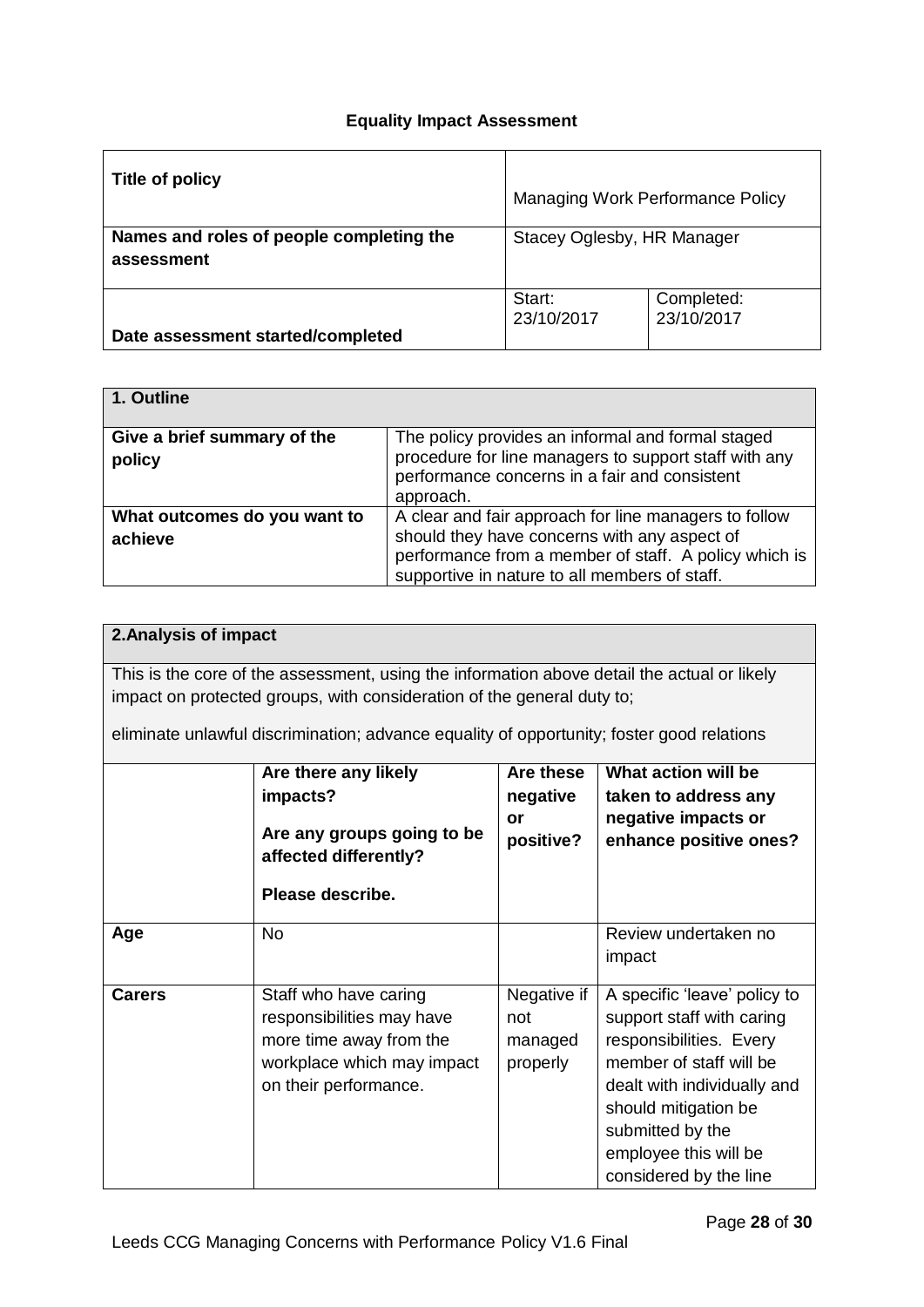|                                                                                  |                                                                                                                                                                                  |                                                                                                                  | manager.                                                                                                                                                                                                                                                                                                                                                                                                                 |
|----------------------------------------------------------------------------------|----------------------------------------------------------------------------------------------------------------------------------------------------------------------------------|------------------------------------------------------------------------------------------------------------------|--------------------------------------------------------------------------------------------------------------------------------------------------------------------------------------------------------------------------------------------------------------------------------------------------------------------------------------------------------------------------------------------------------------------------|
| <b>Disability</b>                                                                | Yes, disabled staff may<br>potentially experience a<br>higher sickness absence rate<br>or may not be able to perform<br>their role to its full capacity<br>due to an impairment. | Negative if<br>not<br>managed<br>properly                                                                        | A separate 'Absence'<br>policy will be put in place<br>to support staff with a<br>disability.<br>Every member of staff will<br>be dealt with individually<br>and should mitigation be<br>submitted by the<br>employee this will be<br>considered by the line<br>manager including a<br>referral to Occupational<br>Health.<br>In those circumstance<br>reasonable adjustments<br>would be considered and<br>implemented. |
| <b>Sex</b>                                                                       | <b>No</b>                                                                                                                                                                        |                                                                                                                  | Review undertaken no<br>impact                                                                                                                                                                                                                                                                                                                                                                                           |
| Race                                                                             | <b>No</b>                                                                                                                                                                        |                                                                                                                  | Review undertaken no<br>impact                                                                                                                                                                                                                                                                                                                                                                                           |
| <b>Religion or</b><br>belief                                                     | <b>No</b>                                                                                                                                                                        |                                                                                                                  | Review undertaken no<br>impact                                                                                                                                                                                                                                                                                                                                                                                           |
| <b>Sexual</b><br>orientation                                                     | <b>No</b>                                                                                                                                                                        | Review undertaken no<br>impact                                                                                   |                                                                                                                                                                                                                                                                                                                                                                                                                          |
| Gender<br>reassignment                                                           | <b>No</b>                                                                                                                                                                        |                                                                                                                  | Review undertaken no<br>impact                                                                                                                                                                                                                                                                                                                                                                                           |
| <b>Pregnancy and</b><br>maternity                                                | <b>No</b>                                                                                                                                                                        |                                                                                                                  | Review undertaken no<br>impact                                                                                                                                                                                                                                                                                                                                                                                           |
| <b>Marriage and</b><br>civil partnership                                         | <b>No</b>                                                                                                                                                                        |                                                                                                                  | Review undertaken no<br>impact                                                                                                                                                                                                                                                                                                                                                                                           |
| <b>Other relevant</b><br>group                                                   | <b>No</b>                                                                                                                                                                        |                                                                                                                  | Review undertaken no<br>impact                                                                                                                                                                                                                                                                                                                                                                                           |
|                                                                                  |                                                                                                                                                                                  |                                                                                                                  |                                                                                                                                                                                                                                                                                                                                                                                                                          |
| If any negative/positive impacts were<br>identified are they valid, legal and/or |                                                                                                                                                                                  | This policy makes all reasonable<br>provision to ensure equity of access to<br>all employees. Measures have been |                                                                                                                                                                                                                                                                                                                                                                                                                          |